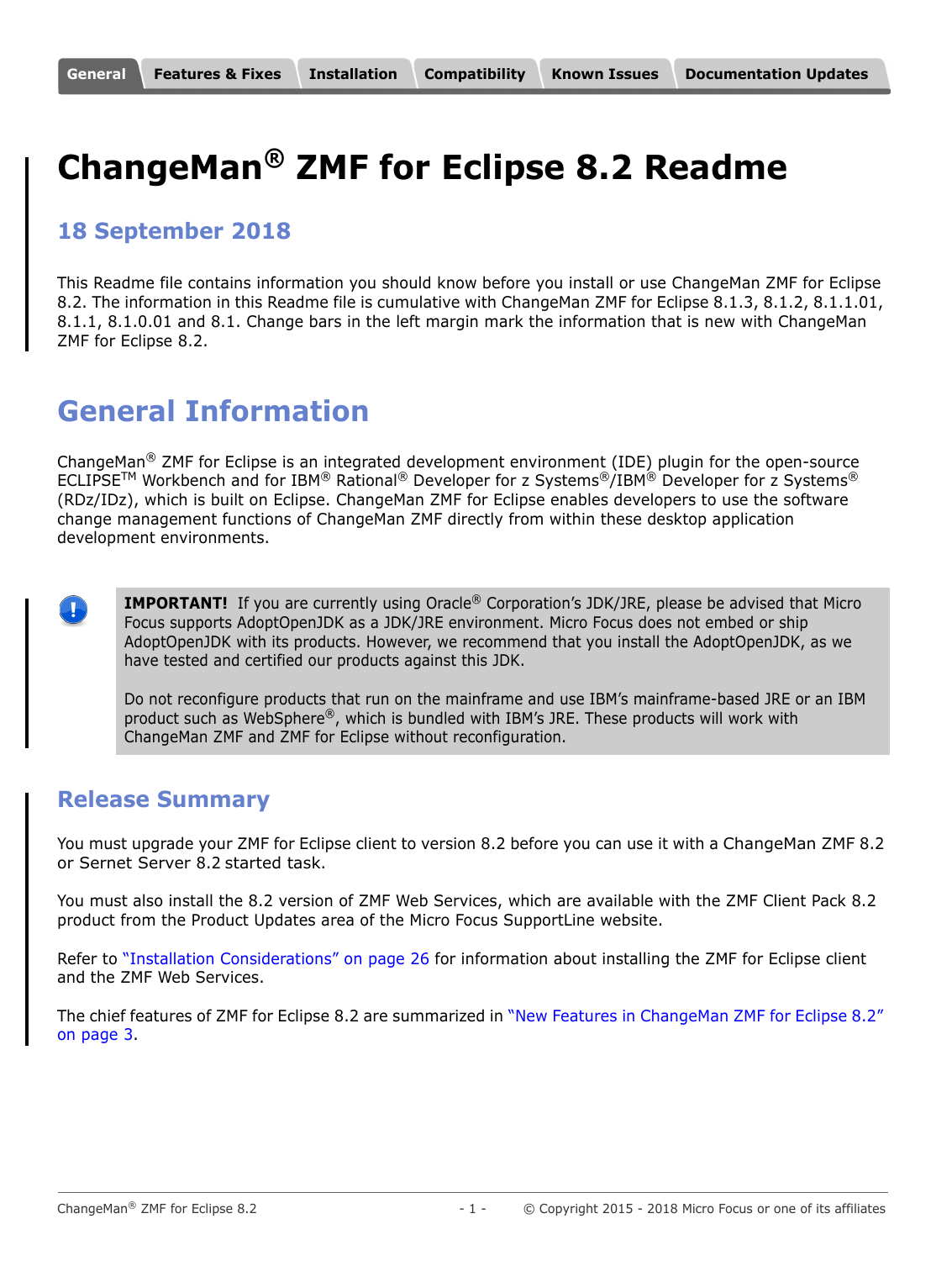# <span id="page-1-0"></span>**Customer Support**

- **Online Support** The Micro Focus SupportLine website at [http://supportline.microfocus.com](https://supportline.microfocus.com/) provides an easy way for customers to manage their support cases, download software patches, or search the Knowledgebase for the latest technical information about our products at any time.
- A user ID and password are required to access the Micro Focus SupportLine website. To obtain a user ID and password, sign up online or contact Customer Care by email or telephone.
- **Telephone Support** Telephone contact numbers for Customer Care are posted by region at the following URL:

#### <https://www.microfocus.com/serena/support/>

No password is needed to access Customer Care contact information.

- **Email Support** Customers can send support requests by email to [customercare@microfocus.com.](mailto:customercare@microfocus.com )
- **Authorized Support Representative** Some support contracts specify that support calls will be centrally managed within the customer organization. This practice enables related issues to be aggregated across multiple customer sites or functional groups, and it ensures accountability for the satisfactory resolution of open issues. You should determine whether you have such a support contract before contacting Customer Care. If you do have such a contract, submit your support request to the designated support manager within your organization and arrange for that person to contact Customer Care.

# **Third-party Tools**

For more information regarding third-party software copyrights and license information, refer to the following location: <https://supportline.microfocus.com/licensing/attributionreport.aspx>.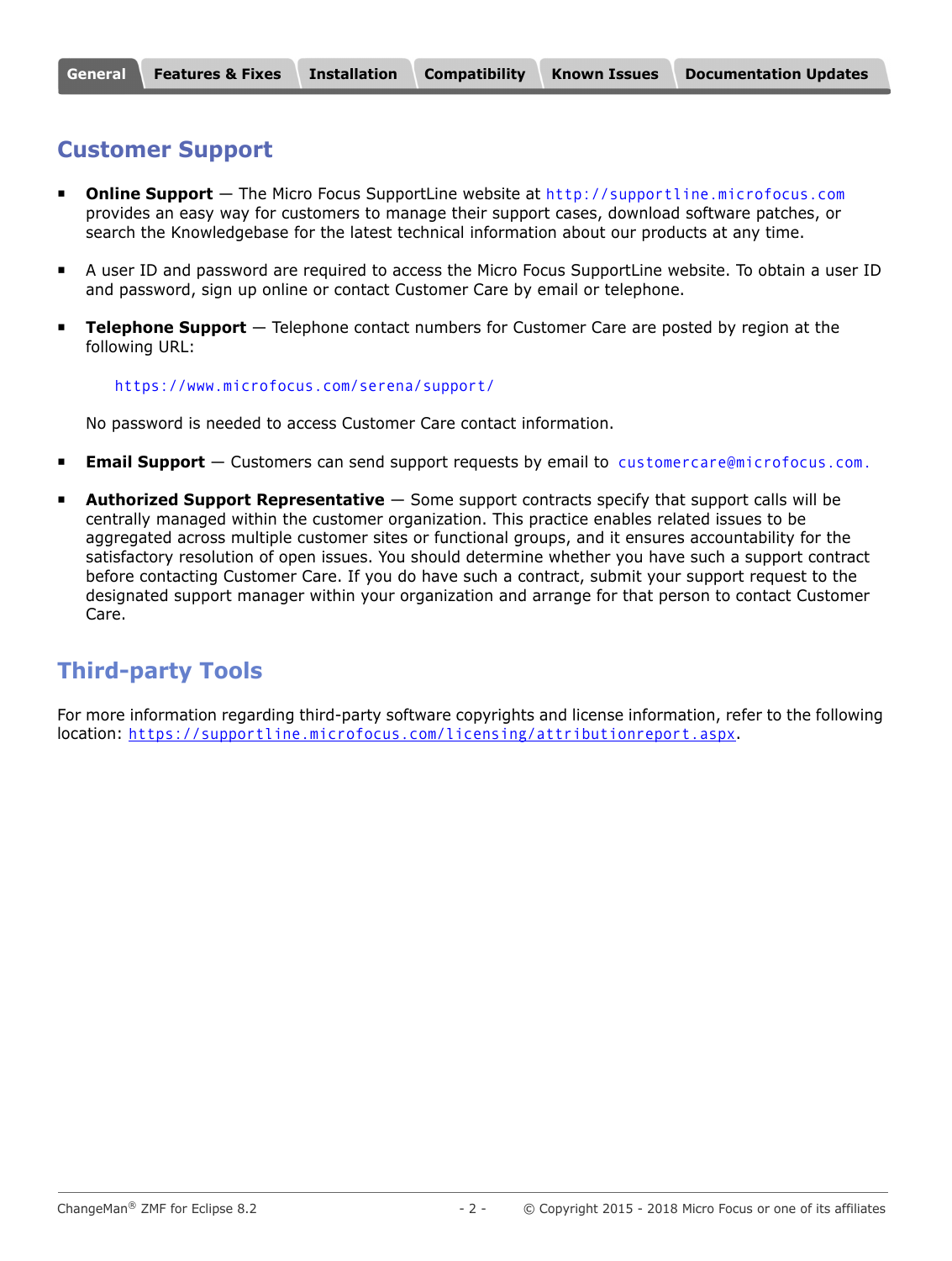# <span id="page-2-0"></span>**New Features and Fixes**

This section describes the new features included in ChangeMan ZMF for Eclipse 8.2, 8.1.4, 8.1.3, 8.1.2, 8.1.1, 8.1.0.01, and 8.1.

Fix logs for each release are maintained in the Knowledgebase on the Micro Focus SupportLine website at

<https://supportline.microfocus.com/Knowledgebase.aspx>

A link to the fix log for ChangeMan ZMF for Eclipse 8.2 is provided in the section titled ["Fixes in ChangeMan](#page-7-0)  [ZMF for Eclipse 8.2" on page 8](#page-7-0) below. You can browse the full text for each fixed issue online at any time.



**NOTE** You must have a user account to view items in the Knowledgebase. Register online for a free account if you do not already have one. See ["Customer Support" on page 2.](#page-1-0)

# <span id="page-2-1"></span>**New Features in ChangeMan ZMF for Eclipse 8.2**

#### **ZMF for Eclipse Now Supports Multi-Factor Authentication**

If you have enabled IBM's Multi-Factor Authentication (MFA) to process user logons, ChangeMan ZMF and the ChangeMan ZMF Client Pack (ChangeMan ZDD and ChangeMan ZMF for Eclipse) will support it. This support is transparent to the ZMF, ZDD, or ZMF for Eclipse user.

#### **New Detach/Attach Package Dialog**

A new **Detach/Attach Package** dialog enables you to move an ZMF Enterprise Release Option (ERO) package from one release to another release.

#### **New Test Package Integrity Option**

A new Test Package Integrity option is available. From a list of packages, right click on the desired package and select the Test Package Integrity option from the list of choices.

This function compares change package component meta-data and the physical contents of the staging libraries, and detects out-of-sync meta-data with members such as meta-data and no member or member and no meta-data.

This function is also executed when the audit process is executed. Integrity failures are reported by the appropriate audit error messages in that case.

#### **Component Query Enables Additional Operations Against Listed Components**

If you select a component from a list, more processing operations are available than in previous releases.

#### **ZDDOPTS List Validation Is Now Available**

A List function for SRC members is now provided within ZDDOPTS.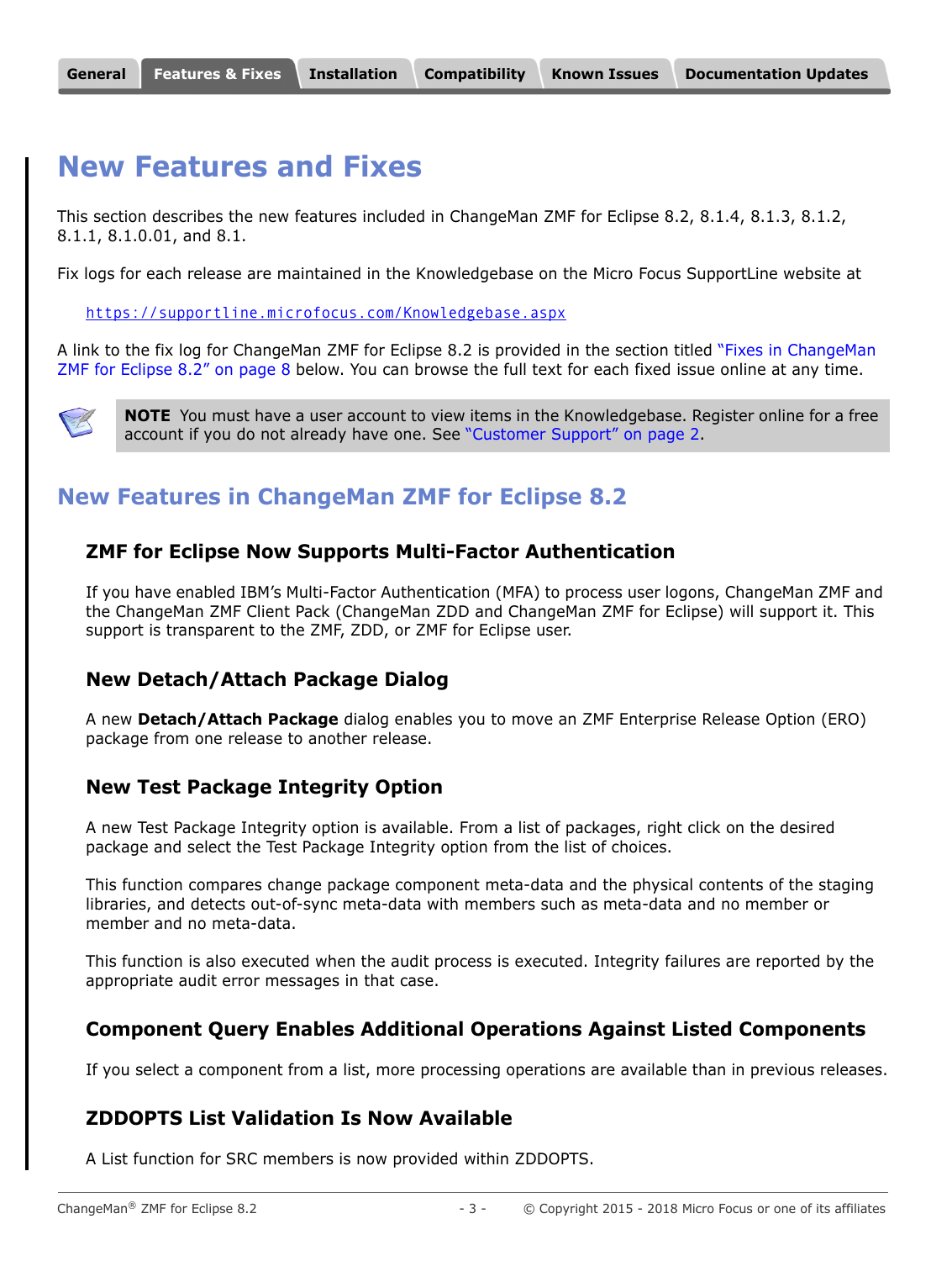#### **A Data Validation Option Has Been Added to Preferences**

A Data Validation preference has been added to ZMF for Eclipse to validate code pages during download/upload. If this preference is set, the data stream is validated for download and upload processing. If the data cannot be returned to the originating code page, a message is issued and the file is marked as read-only.

#### **ZMF for Eclipse Supports the Global Notification File Facility**

The ability to view the Global Notification File has been added at the server Level. Additionally, if the administrator has set the flag to force users to read the global notification file during signon to ZMF, the file is displayed after the user successfully connects. ZMF for Eclipse keeps track of the update date/time of the notification file and only displays the file when it has been updated.

#### **ZMF for Eclipse Supports Additional Data Translation Options**

Data translation options can now be defined in a new ZDDOPTS member CODEPAGE. CODEPAGE applies only to ZMF for Eclipse.

#### **Displays of Eclipse Properties Have Been Improved**

Many of the property views have been updated. Categories have been set up to make the displays easier to read.

#### **Package Component List Wizard Now Includes the Package Approvers List**

Approval List is now displayed, in read-only mode, for all packages.

#### **You Can Now Recompile a Source Component Listed for a Package**

A *Recompile* option has been added to the list of functions available when you select a source component that is listed for a package. This enhancement permits you to change the *Recompile* option to be either from baseline 0 or from a valid promotion level.

#### **Component Check-Out Location Is Now Displayed in Check-Out Views**

The location from which a component has been checked out (that is, baseline, promotion, package, or release area) is now given on check-out view displays.

#### **ZMF for Eclipse Supports the MFS Editor**

All ZmfFileStreams are now written to local files before edit. You can now successfully use many editors (XML, HTML, MFS Editors) that did not process Eclipse File System (EFS) resources properly in earlier releases.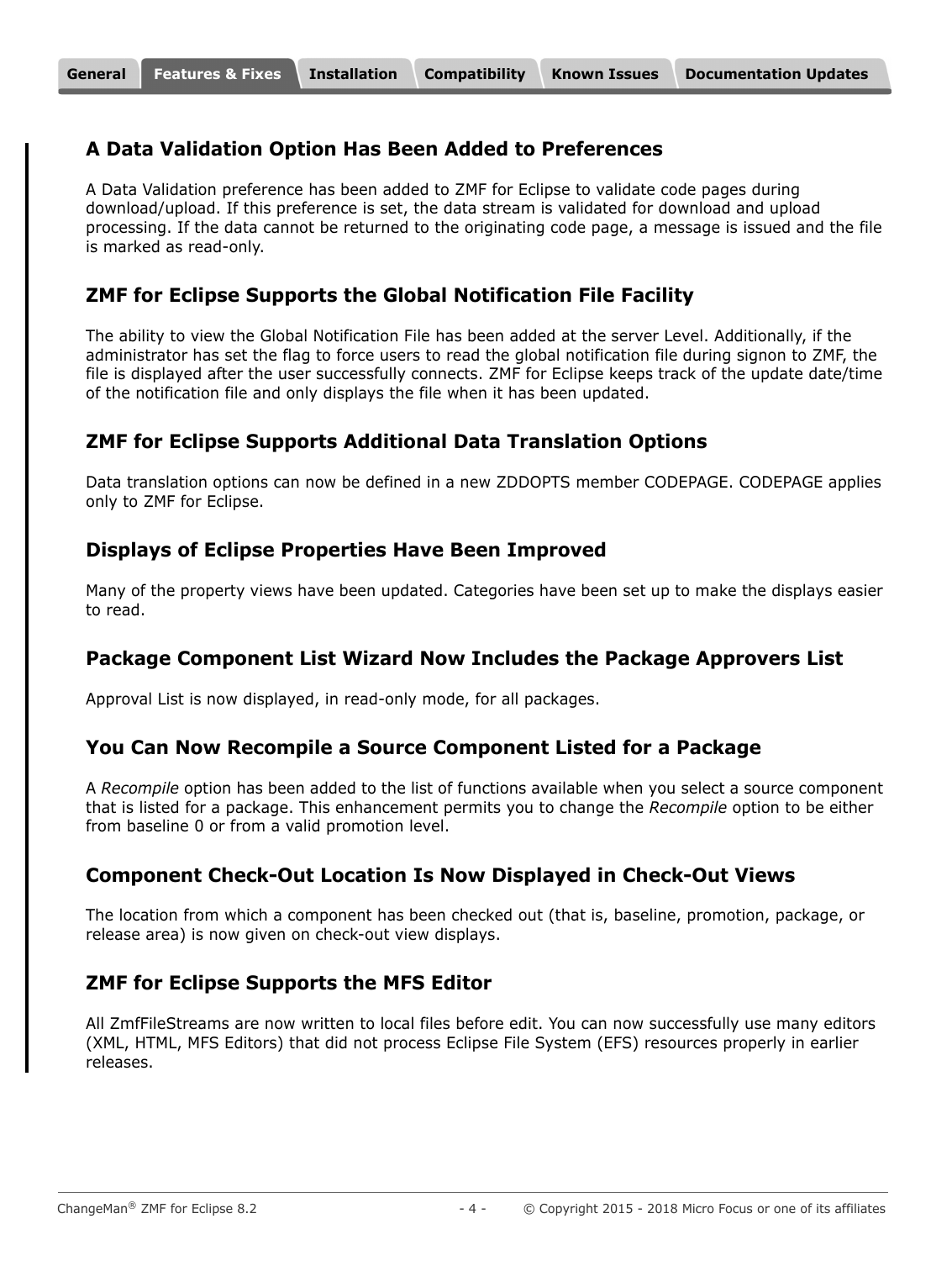#### **You Can Now Set a Preference To Display ZDDOPTS Parsing Errors in a Dialog**

In previous releases and in ZMF for Eclipse 8.2 as well, a message is written to the Eclipse error log for any errors encountered during the processing of a ZDDOPTS member. An option can now also be set through Eclipse Preferences to notify you by means of a dialog when a ZDDOPTS error is encountered.

#### **ZDDOPTS Member EOPTIONS Is Enhanced To Support ChangeMan ZMF Exit CMNEX035**

This enhancement permits ZMF4ECL to honor the processing defined in ChangeMan ZMF exit CMNEX035. This processing disables command processing for the selected library type. (You can still use the ZDDOPTS LIBTYPE member to control the display of library types.)

The ZDDOPTS EOPTIONS member has been updated to permit you to disable CMNEX035 with the EXIT35=N option. CMNEX035 is enabled by default:

| <b>EXIT35 Setting</b> | <b>Meaning</b>                                                                                                                                                        |
|-----------------------|-----------------------------------------------------------------------------------------------------------------------------------------------------------------------|
| $EXIT35 = Y$          | Check the CMNEX035 specifications to determine how to process library types in<br>ChangeMan ZMF for Eclipse. EXIT35=Y is the default if this option is not specified. |
| $EXIT35=N$            | Do not check the CMNEX035 specifications to determine how to process library<br>types in ChangeMan ZMF for Eclipse.                                                   |

#### **Preference To Set LRECL Validation Is Now Available**

A new Preferences setting is available to advise you if records uploaded to a mainframe data set are longer than the LRECL defined for that data set. To turn this preference on or off:

- Bring up the Preferences dialog.
- Select ZMF/Eclipse.
- Select Data Validation.
- Select (or deselect) the Validate Editor LRECL checkbox.

#### **All ZMF for Eclipse Processes Now Use Eclipse Command Infrastructure**

In previous releases, ZMF for Eclipse used a mix of Eclipse "Actions" and "Commands" to implement various processes. In ZMF4ECL 8.2, all of these processes are implemented as Eclipse "Commands".

This enhancement provides consistency across views. That is, the various views now display the same options for displayed content. For example in the Serena Explorer view, a Package will have a number of options displayed on the context menu. The Package Query view will now display the exact same context menu.

Eclipse defines many common commands (for example, New, Delete, Rename) that ZMF4ECL now uses. For example, ZMF4ECL now implements the New command for many resources (including packages, data sets, and components). Key bindings are inherited so that CTRL-N (for New) is displayed on any context menu and this key sequence will execute the New command without the context menu being displayed.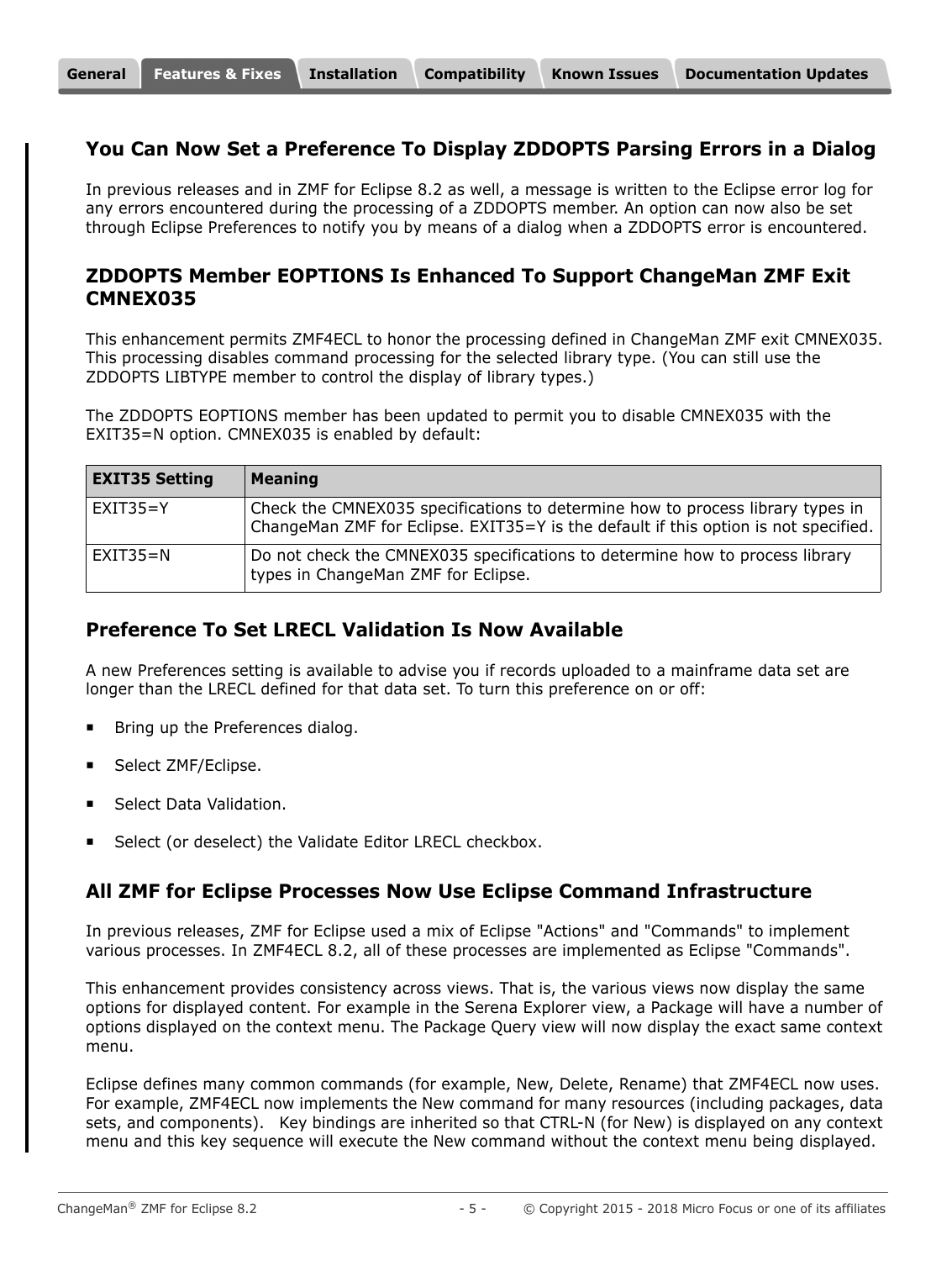This consistency extends to key bindings, context menu displays, and ZMF4ECL commands. Use Eclipse Preferences to map shortcut keys to various Eclipse commands:

- Bring up the Preferences dialog.
- Select Keys.

#### **ZMF for Eclipse Now Includes Dialogs To Display the Reasons for Backout, Reject, and Revert Operations**

A Backout Reasons, Reject Reasons, and Revert Reasons option has been added to all package displays. If you select one of these options, the reason for the selected operation is displayed.

#### **The Compare-to Baseline/Promotion Function Has Been Enhanced**

In past releases, you could not compare a component to baseline or promotion image unless the component resided in a staging library. You can now perform the compare operations for components that reside in a personal or staging data set, as appropriate.

In the comparison display, the target baseline-0 or baseline-1 levels; or target promotion level, site, and library name are also displayed. You can also compare the data set image that resides in the target baseline with the target promotion library image.

#### **The Definition and Use of the V***nn* **User Variables Has Been Standardized**

ZMF4ECL honors the settings for the Package User Variables and Component User Variables that are selected in ZMF global administration on the target server.

#### **ZMF4ECL Now Has a Batch Freeze Option**

ZMF4ECL now provides a batch freeze option and supports the FREZ0002, FREZ0102, FREZ00UV, and FREZ01UV High-Level Language Exit (HLLX) points in ChangeMan ZMF.

#### **The Number of Components You Can Check Out with ZMF4ECL at One Time Is Limited**

This enhancement enables you to set limits on the number of components that can be checked out at the same time with ZMF4ECL. These limits are defined in the CHECKOUT member of ZDDOPTS. The CHECKOUT member of ZDDOPTS has the following new element:

```
<components warn="50" max="100" />
```
The <components> element is a direct child of the <options name="CHECKOUT"> element, and applies globally, regardless of which profile is selected.

There are two limits:

Warn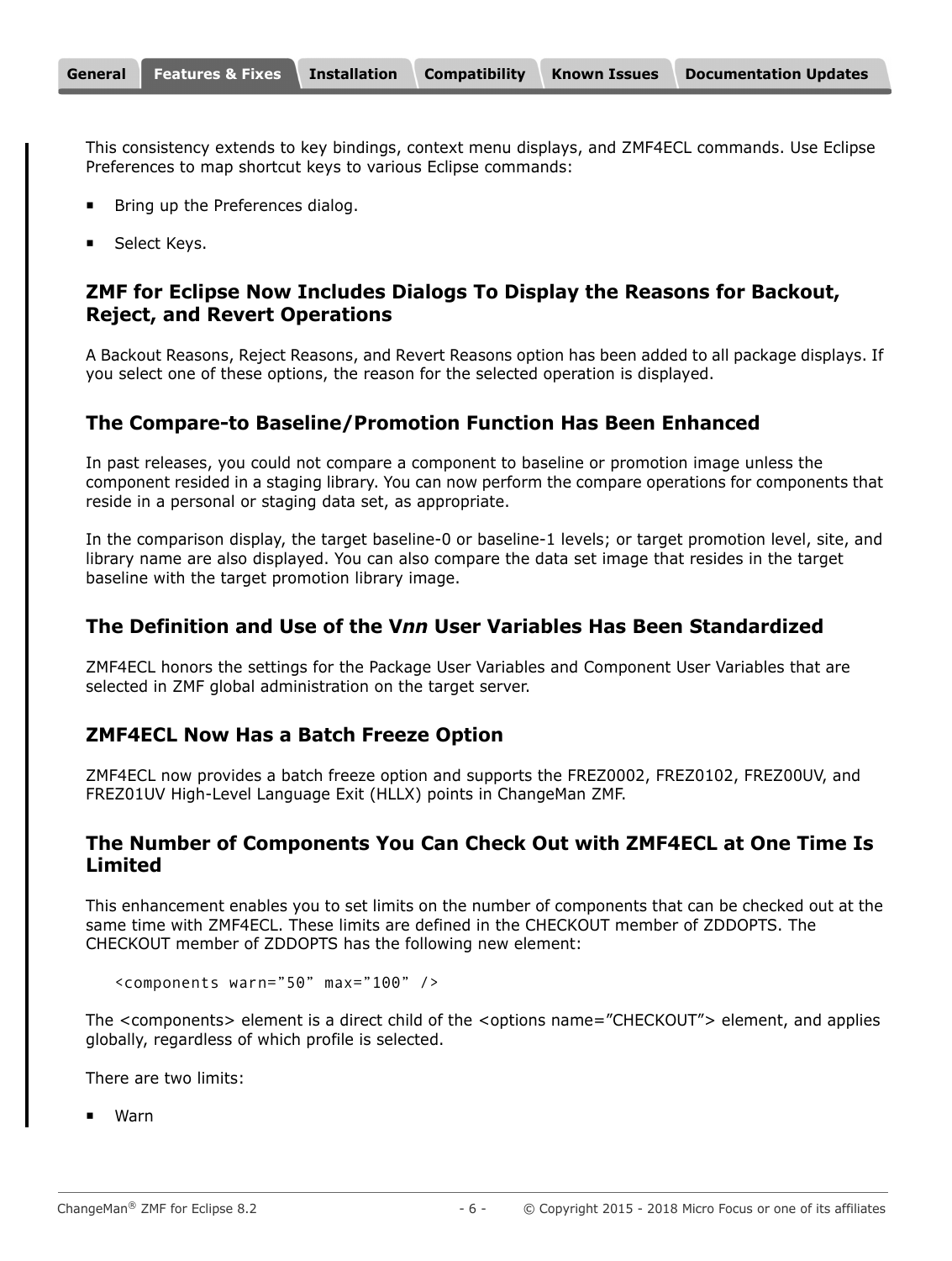If you exceed this limit, you get a warning prompt when you press the "Finish" button, and you have to confirm the check out.

■ Max

If you exceed this limit, the check-out operation is diagnosed and not allowed.

The <components> element is optional, as are both the "warn" and "max" attributes. If "warn" or "max" is not specified, there is no limit.

The "warn" value is ignored if it is greater than or equal to the "max" value.

#### **You Can Now Set a Preference To Open a Component for Edit When You Double Click on It**

The following Preferences option is now available:

\_\_ Open for EDIT on Double Click (Staging only)

If you select this option, a component is opened in edit mode if you double click on it. You can also choose the default action to take if Edit is not available:

Edit not available action:

You can select one of the following choices:

- Browse
- Notify
- Ignore

#### **You Can Now Launch the Build Process upon Closing the Editor**

The following new option is available under ZMF/Eclipse > Settings:

\_\_ Launch Build on Editor Close

If selected, the Build process is initiated automatically after you close the editor.

If this setting is not selected, the target component is saved and the editor is closed, but the Build process is not automatically initiated.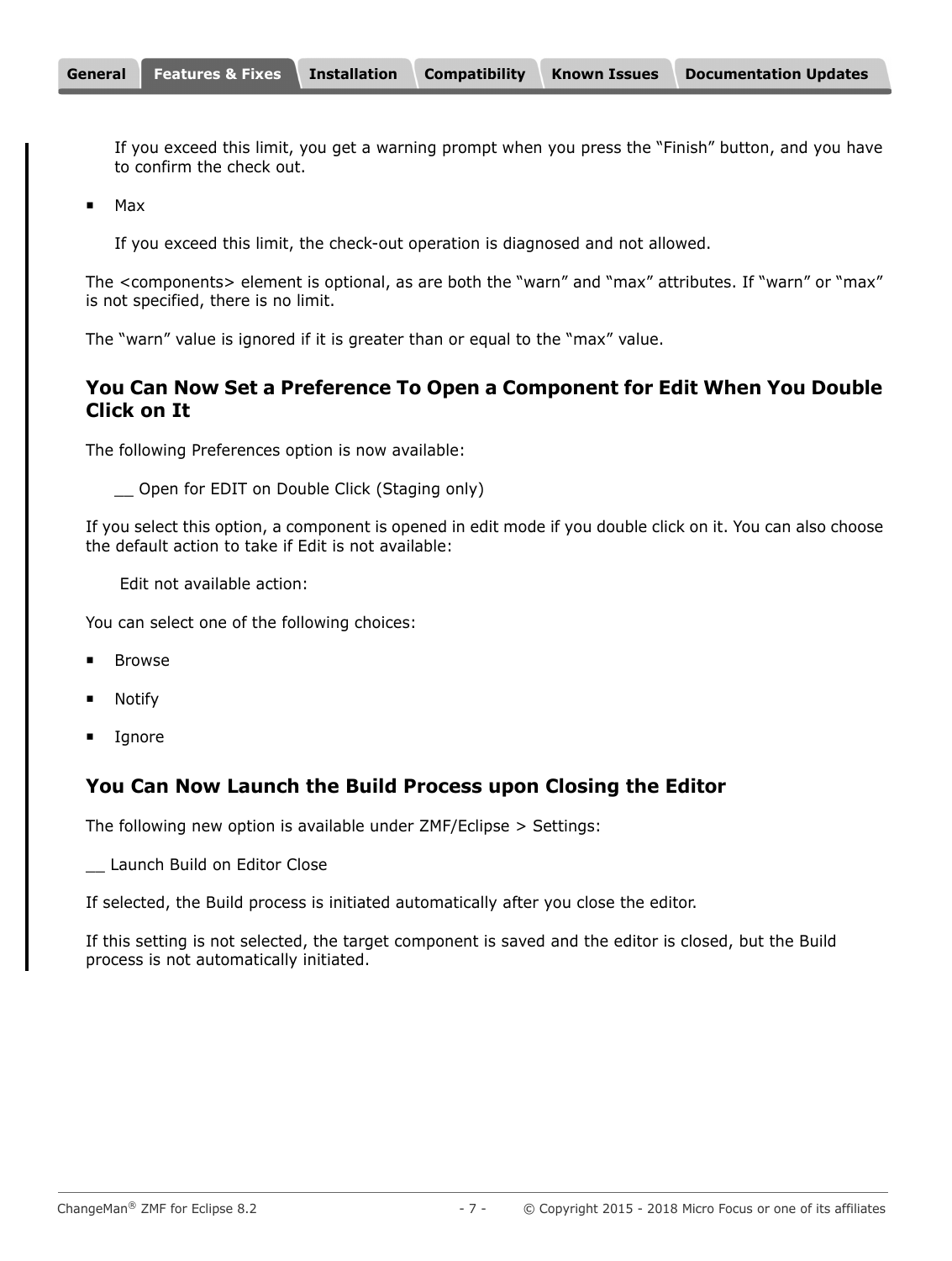### **ZMF4ECL Now Returns Details of a Local File Checkin to HLLX BULD0102**

ZMF4ECL now returns the details of a local file check-in operation in the following variables of High-Level Language Exit (HLLX) BULD0102:

| <b>BULD0102 Variable</b> | <b>Description</b>              |
|--------------------------|---------------------------------|
| inputDataset             | Name of the local file.         |
| inputDSorg               | Organization of the local file. |

# <span id="page-7-0"></span>**Fixes in ChangeMan ZMF for Eclipse 8.2**

You can access a list of defects that have been fixed in ChangeMan ZMF for Eclipse 8.2 at the following location on the Micro Focus SupportLine website:

[http://knowledgebase.serena.com/InfoCenter/index?page=content&cat=CMZDD\\_8.2\\_RESOLVED&cha](http://knowledgebase.serena.com/InfoCenter/index?page=content&cat=CMZDD_8.2_RESOLVED&channel=DEFECTS&token=7a359cd986774beab9015d3ac25fab9e) nnel=DEFECTS&token=7a359cd986774beab9015d3ac25fab9e

# **New Features in ChangeMan ZMF for Eclipse 8.1.4**

#### **You Can Now Configure JOB Card Parameters**

You can now configure the parameters for JOB cards in the ZMF for Eclipse plugin. Access the Preferences > ZMF/Eclipse > Jobcard Options dialog.

#### **You Can Now Display the Encryption Status of a Data Set**

IBM has introduced a data set encryption facility in z/OS 2.3. You can now display the encryption status of a data set in ChangeMan ZMF for Eclipse 8.1.4.

The Data Sets Properties dialog has been updated to include the Encrypted property. The Encrypted property value will be displayed as either Y (yes) or N (no).

#### **ZMF4ECL Supports PDSE Version 2 Data Sets**

The Data Set Properties dialog now displays the PDSE type (V1 or V2).

The Data Set Allocation dialog permits you to specify PDSE V2 and MaxMemberGenerations. Additionally, the dialog verifies the max generations against the max value that your installation has specified for this feature.

PDSE V2 will be disabled if your installation has disabled the feature.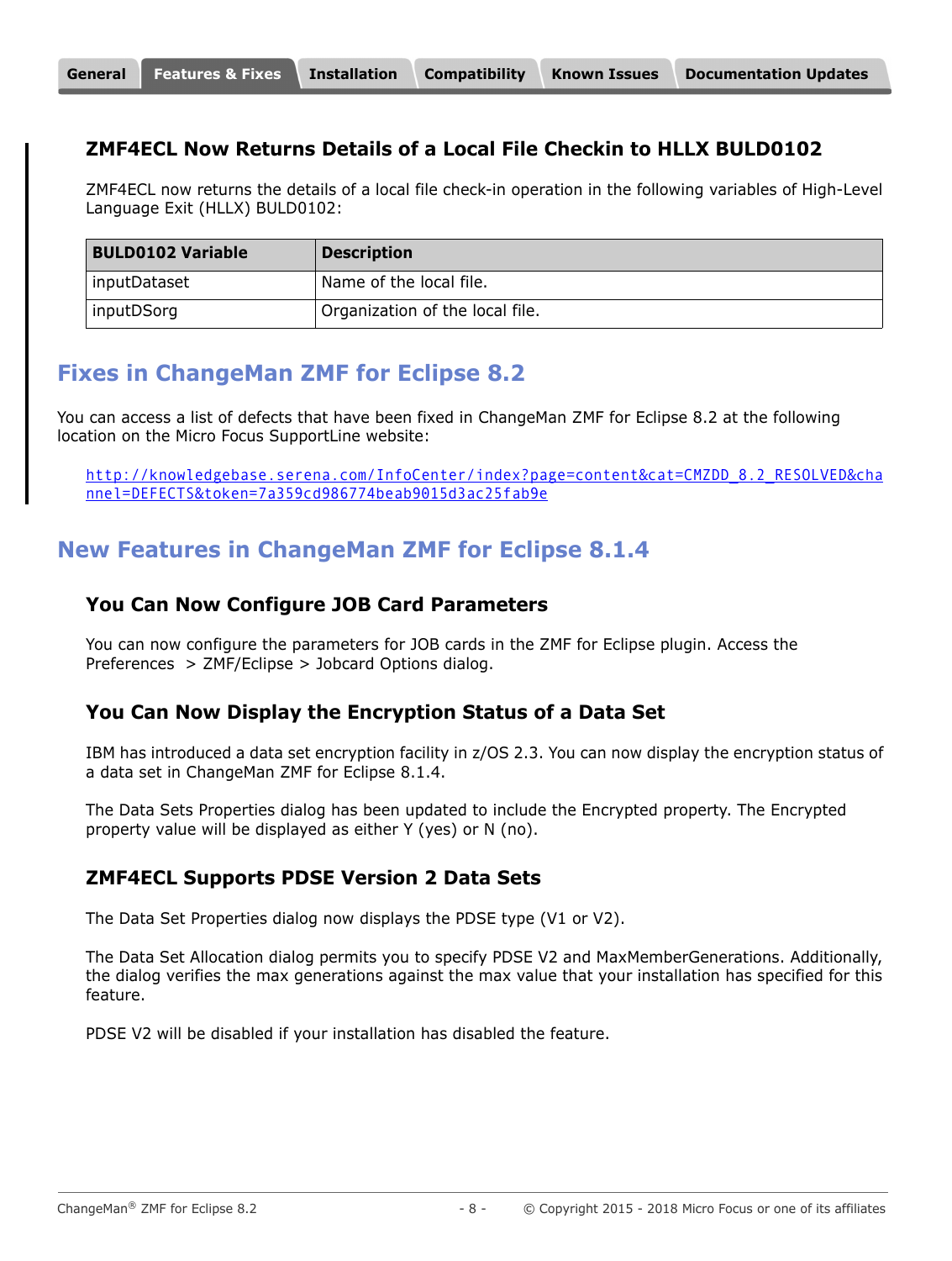#### **You Can Update Component User Options for Like-Other Library Types**

You have been able to display user options in earlier ChangeMan ZMF for Eclipse releases. With release 8.1.4, you can now update the user options as well. See the Build User Variables dialog. For example:

| <b>S</b> ZMF/Eclipse<br><b>Build User Variables</b> |                                                    | $\overline{\mathbf{x}}$<br>$\Box$                                           |
|-----------------------------------------------------|----------------------------------------------------|-----------------------------------------------------------------------------|
| Select Build Parameters                             |                                                    |                                                                             |
| Variable Name                                       | Variable Value                                     | Variable Help                                                               |
| UserOption02                                        |                                                    |                                                                             |
| UserVariable01                                      |                                                    |                                                                             |
|                                                     |                                                    |                                                                             |
|                                                     |                                                    |                                                                             |
|                                                     |                                                    |                                                                             |
|                                                     |                                                    |                                                                             |
|                                                     |                                                    |                                                                             |
|                                                     |                                                    |                                                                             |
|                                                     |                                                    |                                                                             |
|                                                     |                                                    |                                                                             |
|                                                     |                                                    |                                                                             |
|                                                     |                                                    |                                                                             |
|                                                     | ZDDOPTS Profile: Name = UNNAMED Internal ID = $66$ |                                                                             |
|                                                     |                                                    | Select variable in table to update value; Shift+Up / Shift+Down to navigate |
| Name: UserOption02                                  |                                                    |                                                                             |
| Value:                                              |                                                    |                                                                             |
|                                                     |                                                    |                                                                             |
|                                                     |                                                    |                                                                             |
|                                                     |                                                    |                                                                             |
| ?                                                   |                                                    |                                                                             |
|                                                     | < Back                                             | Finish<br>Cancel<br>Next                                                    |

## **Fixes in ChangeMan ZMF for Eclipse 8.1.4**

You can access a list of defects that have been fixed in ChangeMan ZMF for Eclipse 8.1.4 at the following location on the Micro Focus SupportLine website:

[http://knowledgebase.serena.com/InfoCenter/index?page=content&cat=CMZDD\\_8.1.4\\_RESOLVED&c](http://knowledgebase.serena.com/InfoCenter/index?page=content&cat=CMZDD_8.1.4_RESOLVED&channel=DEFECTS) [hannel=DEFECTS](http://knowledgebase.serena.com/InfoCenter/index?page=content&cat=CMZDD_8.1.4_RESOLVED&channel=DEFECTS)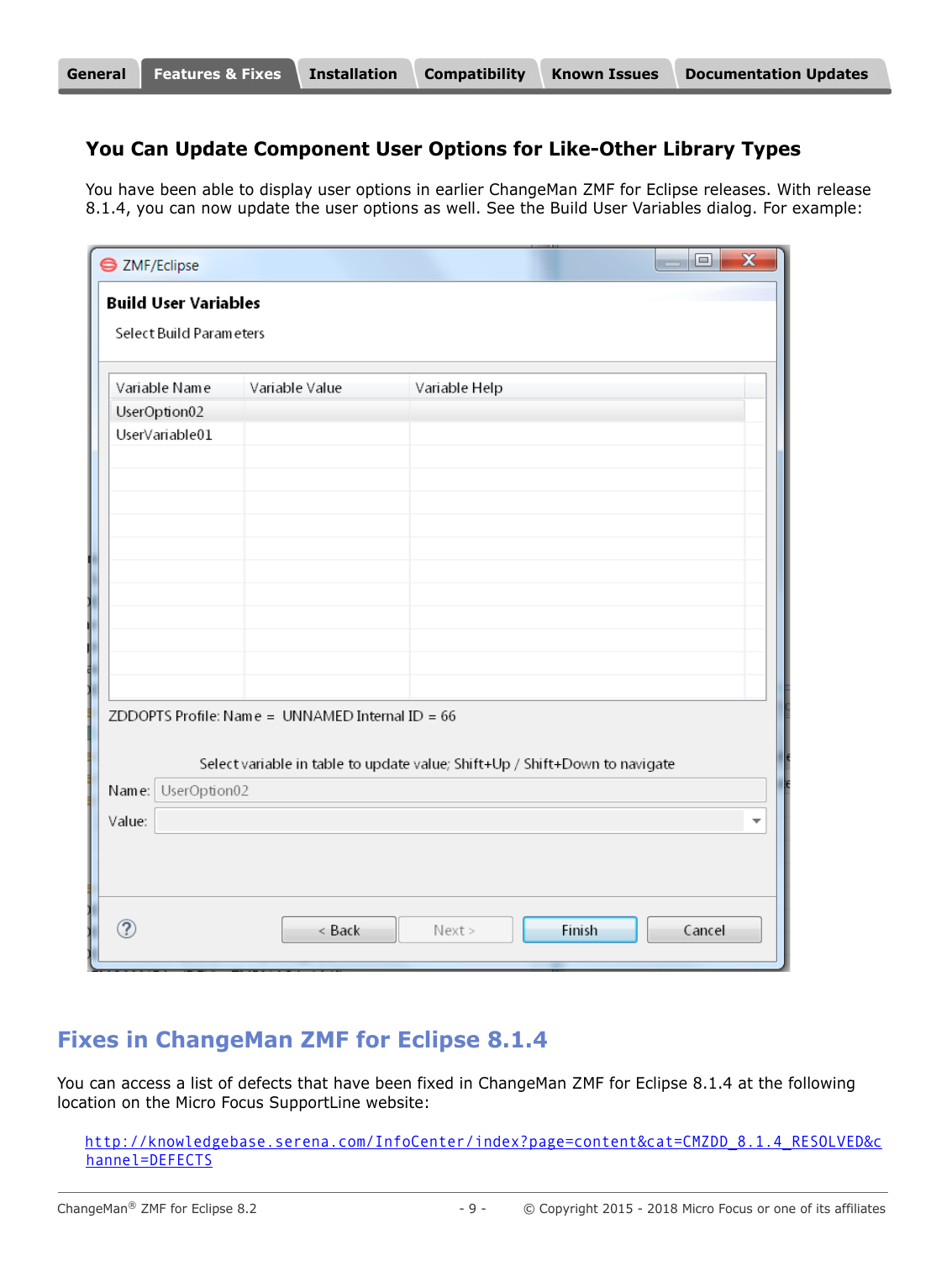# **New Features in ChangeMan ZMF for Eclipse 8.1.3**

#### **HLLX Functions Are Enhanced**

ZMF for Eclipse 8.1.3 has added the following support for the High-Level Language Functional Exits (HLLX) that are defined for the target ZMF server:

- The Component Delete dialog has been updated to call HLLX exit BULD01DL. BULD01DL will be called for every component selected. The Build wizard is also generally enhanced to accommodate the functioning of all the HLLX Build function exit points.
- Scratch and Rename Component dialogs have been updated to call HLLX SCRN0101, SCRN0102, and SCRN0105 exits.
- **The check-in process was updated to use a new check-in wizard. As part of this process calls are** made to the following HLLX exit points: BULD0002, BULD0102, BULD0103, BULD0004, BULD0104, BULD0005, BULD0105, BULD00US, and BULD01US.

#### **New Method Is Used To Determine the Editor To Use with a ZMF Component**

The new LANGMAP member of the ZDDOPTS library provides a mapping of ZMF language names to Eclipse File extensions. This mapping identifies the editor to be invoked to process a given component.

The facility can be enabled or disabled through the Preferences dialog. The facility is enabled by default.

#### **Smart Editing Can Now Be Applied to Browsing Sessions**

Smart editing sessions can now be opened to browse a component with an editor that is appropriate for the component source language. A new preference on the Smart Editor Integration page is available to turn on this support.

#### **Selected ZDDOPTS Members Have a New Name Attribute**

The <profile> element in the following ZDDOPTS members have new "name" attribute:

- AUDIT
- CHECKOUT
- PKGCREAT (used for both Package Create and Package Update)
- PROMOTE
- DEMOTE

| <b>Attribute</b> | <b>Description</b>                           | <b>Multiple Values</b> | <b>Value</b>                                                             |
|------------------|----------------------------------------------|------------------------|--------------------------------------------------------------------------|
| name             | Profile name, enclosed in<br>quotation marks | No                     | Value, enclosed in quotation<br>marks. Values are not case<br>sensitive. |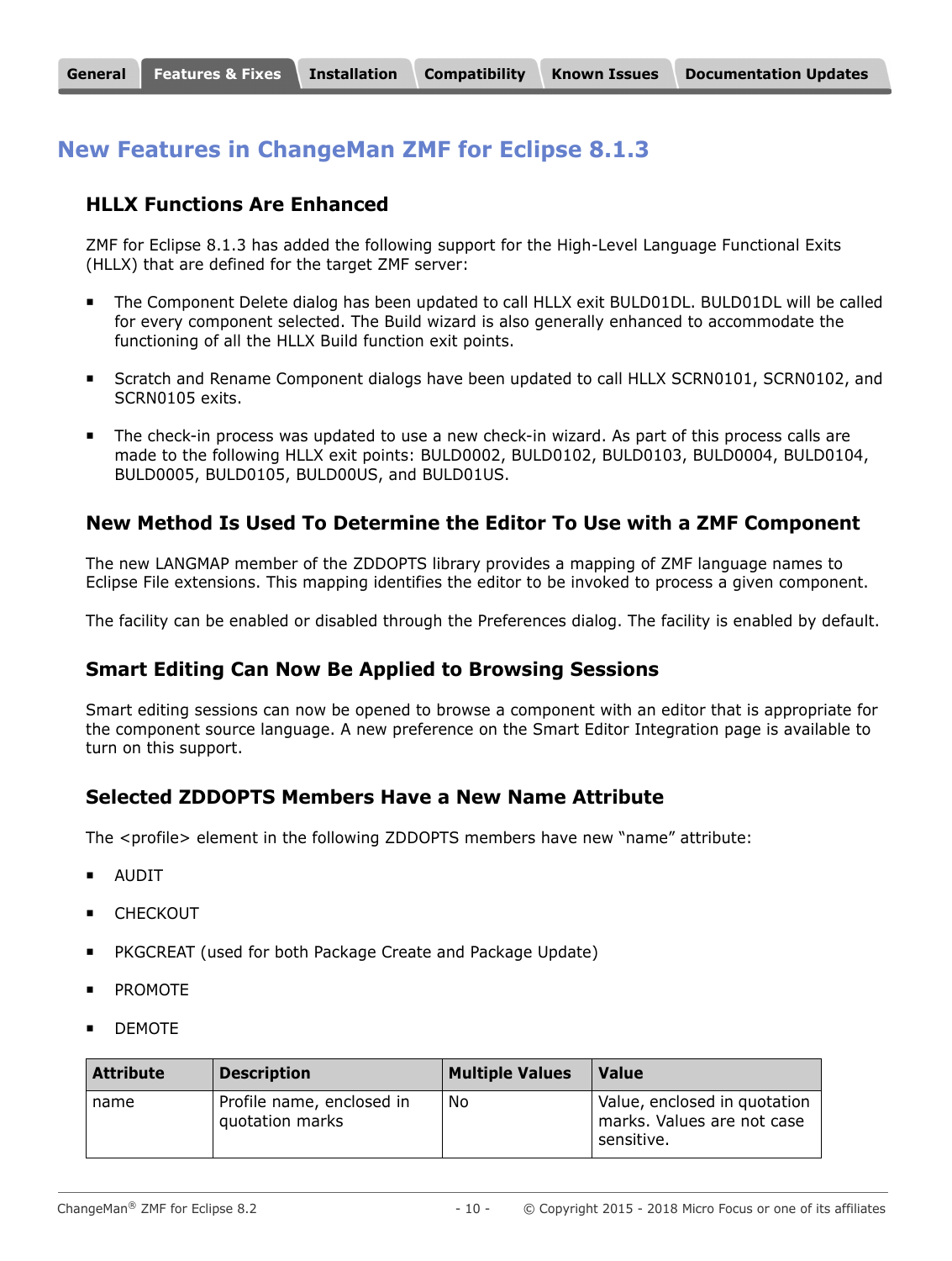The "name" attribute can be used by an HLLX exit to select a specific profile. Multiple profiles can have the same name, in which case the first matching profile will be selected. For example, assume the following profiles are defined:

<profile name="Profile1" application="DEMO TEST">

<profile name="Profile1" application="\*">

<profile name="Profile2" application ="DEMO">

<profile name="Profile2" application ="TEST">

<profile name="Profile2" application ="\*">

If an HLLX exit sets the "optsProfile" to "Profile2", the third profile is selected if the application is "DEMO", the fourth profile is selected if the application is "TEST", and the last profile is selected if the application is anything else.

A profile that contains no "name" attribute will match any name. ChangeMan ZMF for Eclipse always selects the first matching profile. Therefore, unnamed profiles should always be placed after the named profiles.

The profile name can be set from one of the user options HLLX preprocessing exit points, \*00PU or \*00UV. Any change to the profile name from the HLLX post-processing exit points, \*01PU or \*01UV, will be ignored.

#### **New Name and Function Attributes Are Available for the BUILD Profile**

The <profile> element of the BUILD member of the ZDDOPTS library has two new attributes:

| <b>Attribute</b> | <b>Description</b>     | <b>Multiple Values</b> | <b>Value</b>                                 |
|------------------|------------------------|------------------------|----------------------------------------------|
| name             | Profile name           | No                     | 1-8 characters                               |
| function         | <b>Build functions</b> | Yes                    | For example, "Build" "Recompile"<br>"Relink" |

The values are not case sensitive. An example:

<profile name="Profile1" function="Build Recompile">

The function attribute can be used to select different profiles based upon the type of build operation (Build, Recompile, Relink). You can specify more than one function for a profile, if it is to be used for more than one type of build operation. If no function attribute is specified, the profile can be selected for any type of build operation. Multiple values should be separated by spaces.

The name attribute can be used by an HLLX exit to select a specific profile. Multiple profiles can have the same name, in which case the first matching profile is selected. For example, given the following profiles:

```
<profile name="Profile1" language="ASM">
```

```
<profile name="Profile1" language="COB">
```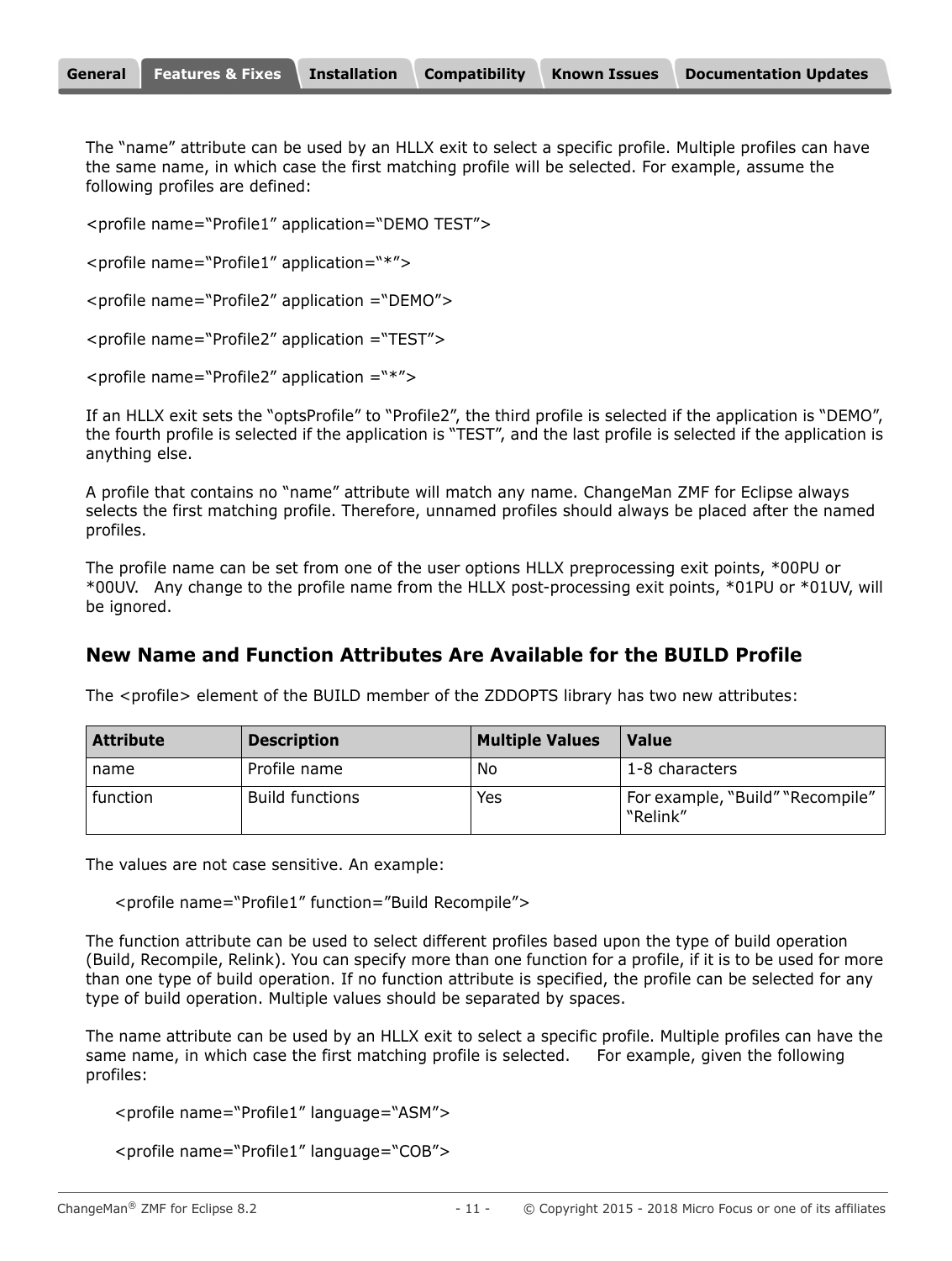<profile name="Profile2" language="ASM">

```
<profile name="Profile2" language="COB">
```

```
<profile name="Profile2" language="*">
```
If an HLLX exit sets the "optsProfile" to "Profile2", the third profile is selected if the language is "ASM", the fourth profile is selected if the language is "COB", and the last profile is selected if the language is anything else.

If the profile contains no name attribute, it will match any name. The ZMF for Eclipse client always selects the first matching profile. Therefore, unnamed profiles should always be placed after the named profiles.

An HLLX exit can set the profile name at any point prior to the display of the Other Options page.

Changes to the profile name from one of the user options post-processing exits BULD01US or BULD01UV will be ignored. At that point, the user has already pressed Finish, and changing profiles after the fact would serve no purpose.

#### **New User Options Check Boxes Have Been Added to the Build Wizard**

The Build Settings page of the Build wizard has two new check boxes that can be used to display or suppress display of user options and variables:

| <b>Check Box Text</b>  | <b>Description</b>            | <b>HLLX Tag</b> |
|------------------------|-------------------------------|-----------------|
| Display other options  | Displays userOption* fields   | extUserVars     |
| Display user variables | Displays userVariable* fields | userVariables   |

You can use these check boxes to limit what is included on the Other Options page of the Build wizard. If neither box is checked, the Other Options page is not displayed.

Both check boxes will be unchecked and disabled (grayed out) if there is no ZDDOPTS BUILD member.

The check boxes are initially checked or unchecked according to their state the last time you used the Build wizard. Their state is remembered so that you do not have to check or uncheck them every time you use the Build wizard.

If the check boxes are enabled, the corresponding HLLX elements can be used to override the initial check box settings from an HLLX preprocessing exit.

Changes to the HLLX extUserVars and userVariables fields are ignored for post-processing exits on the Build Settings page.

There is also a ZMF Global Administration option that can be used to enable or disable the extended component user options. This option can be set in ISPF with option A.G.1 (part 5). The option is labeled Enable Component User Variables. If the option is disabled, the fields named UserOption0101 – UserOption7205 will not be included in the list on the Other Options page.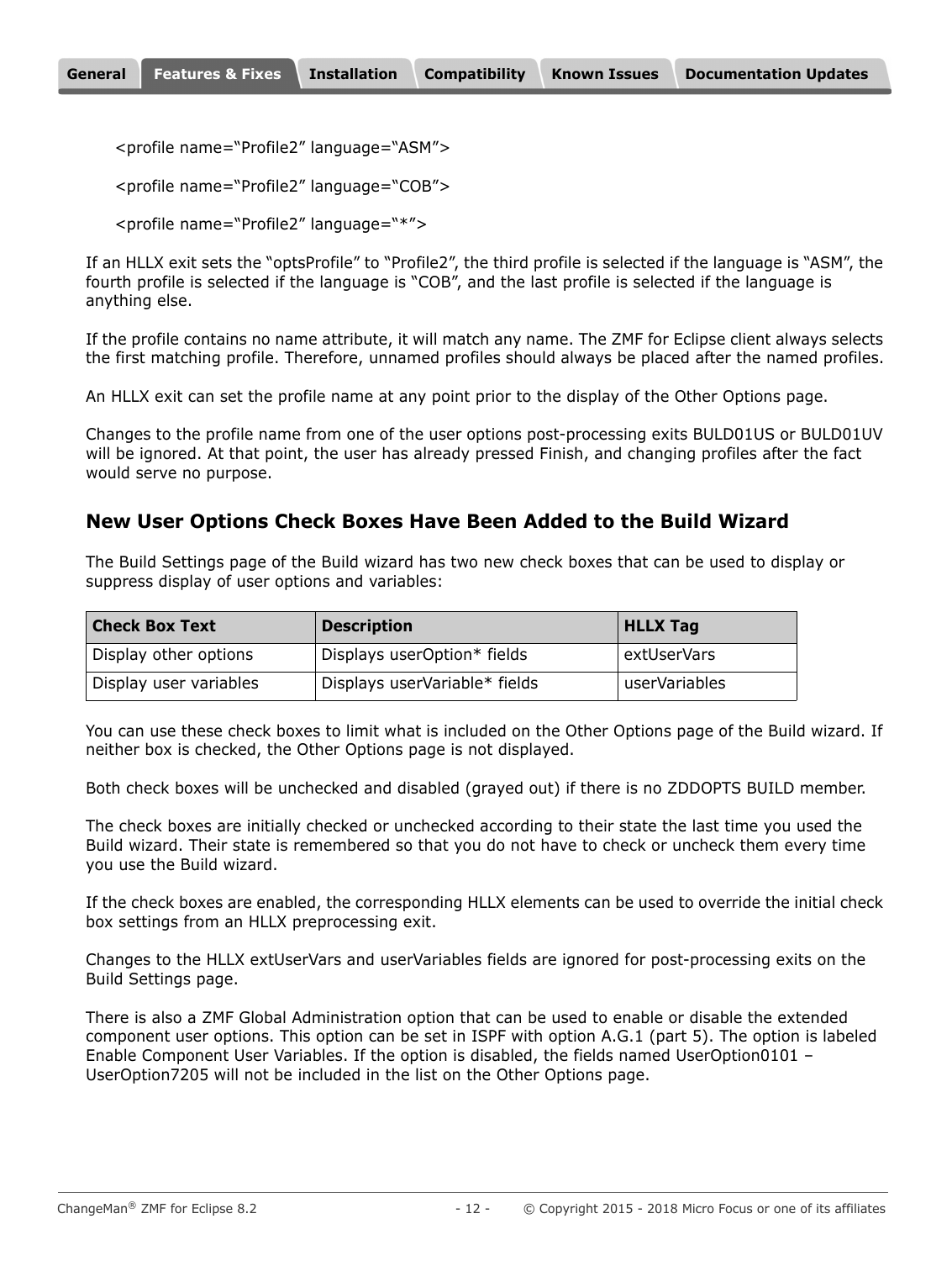#### **Selected Wizards Can Now Display User Variables**

Wizards that have an "Other options" page for user variables have a new check box that can be used to show or hide the user variables page:

| <b>Check Box Text</b>  | <b>Description</b>            | <b>HLLX Tag</b> |
|------------------------|-------------------------------|-----------------|
| Display user variables | Displays userVariable* fields | userVariables   |

The following wizards have this check box:

| <b>Wizard</b> | <b>Associated ZDDOPTS</b><br><b>Member</b> |
|---------------|--------------------------------------------|
| Audit         | AUDIT                                      |
| Check Out     | <b>CHECKOUT</b>                            |
| Promote       | <b>PROMOTE</b>                             |
| Demote        | <b>DEMOTE</b>                              |

If box is not checked, the "Other options" page is not displayed.

The check box will be unchecked and disabled (grayed out) if there is no corresponding ZDDOPTS member: user variables cannot be displayed without information from that associated ZDDOPTS member.

For Check Out, user variables are displayed for batch check out only. If a batch check out is not being performed, the check box is unchecked and disabled.

The check box is initially checked or unchecked according to its state the last time you used the wizard. Its state is remembered so that you do not have to check it or uncheck it every time you use the wizard.

The HLLX userVariables field can be used to override the initial check box settings from an HLLX preprocessing exit if the exit is enabled.

#### **New Check-In Wizard Supports HLLX**

In previous releases, the check-in function of ZMF for Eclipse was enabled with different dialog boxes depending on the type of check-in operation. In ZMF for Eclipse 8.1.3, the following check-in operations are handled with a single wizard:

- Check-in/stage from staging library member
- Check-in action from data set member
- Check-in from HFS file
- Check-in from a local file to package
- **EXEC** Check-in from remote file (remote systems explorer)
- Check-in from RDz data set member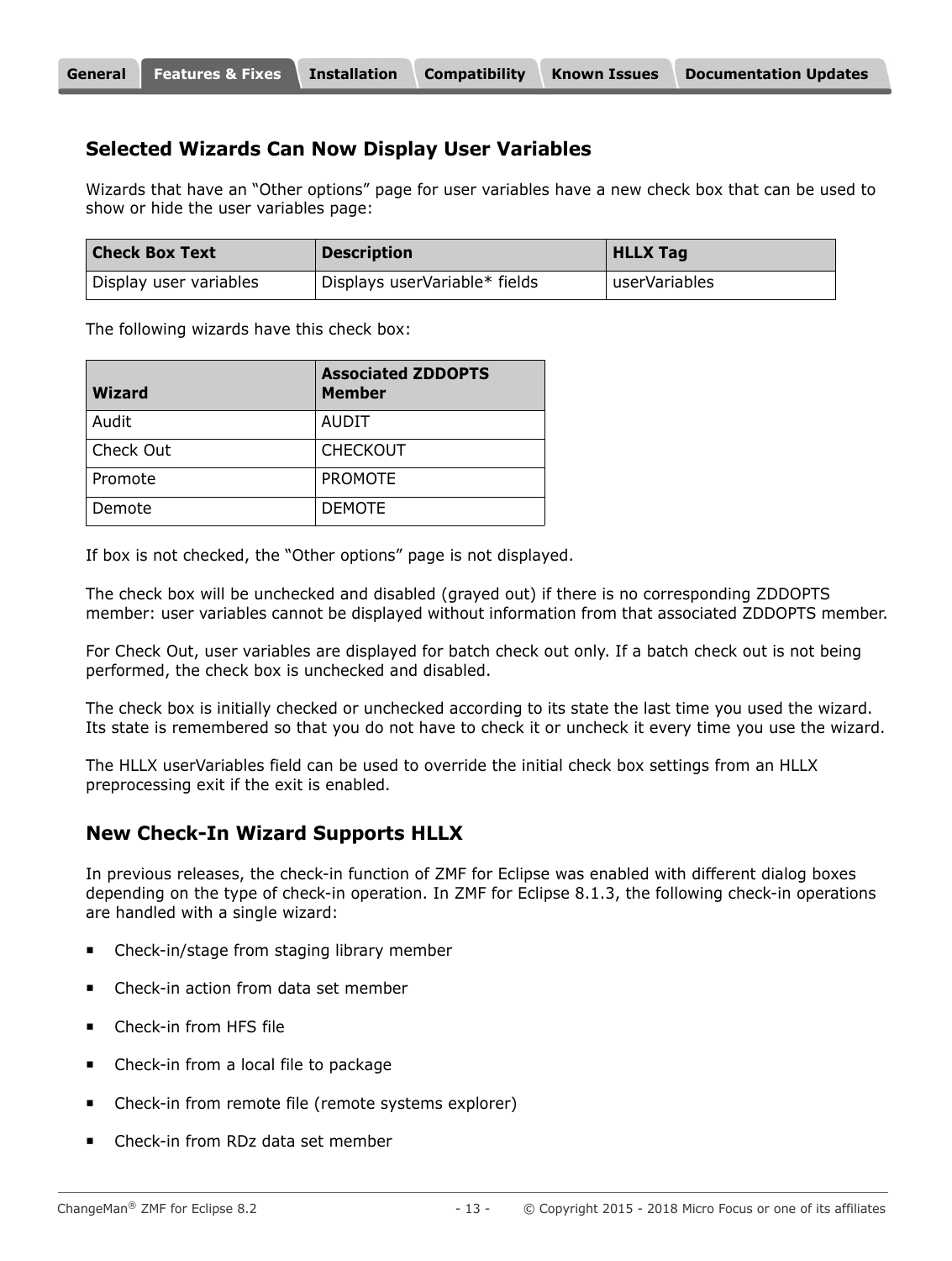| <b>General</b> Features & Fixes Installation<br><b>Compatibility</b><br><b>Documentation Updates</b><br><b>Known Issues</b> |
|-----------------------------------------------------------------------------------------------------------------------------|
|-----------------------------------------------------------------------------------------------------------------------------|

A separate "Other options" wizard page displays the check-in user options (UserOption0101 -UserOption7205). A new ZDDOPTS member, CHECKIN, defines how the user options are displayed, and what the validation rules are.

A check box is used to display or suppress the display of this page:

| <b>Check Box Text</b> | <b>Description</b>          | <b>HLLX Tag</b> |
|-----------------------|-----------------------------|-----------------|
| Display other options | Displays userOption* fields | cmpntUserVars   |

Notes:

- If the check box is not checked, the "Other options" page is not displayed.
- The check box is unchecked and disabled (grayed out) if ZDDOPTS does not have a CHECKIN member.
- An admin option labeled "Enable component user variables" (option A.G.1, part 5) of the target ZMF server is used to enable or disable the extended component user options. If that option is disabled, the check box is unchecked and disabled (grayed out).
- If the component being built is a source component, the Build wizard will display its own "Other options" wizards page, which is linked to the extUserVars and userVariables HLLX tags.)

The check box is initially checked or unchecked according to its state the last time you used the wizard. The state is remembered so that you do not have to check or uncheck the check box each time you use the wizard.

 The HLLX cmpntUserVars field can be used to override the initial check box settings from an HLLX preprocessing exit, if the exit is enabled.

## **You Can Now Check Out Components from Another Package**

ZMF for Eclipse 8.1.3 has added the capability for you to check out components from another package.

### **You Can Now Check In Binary Files**

You can now check in a local file as a binary file (without any data translation).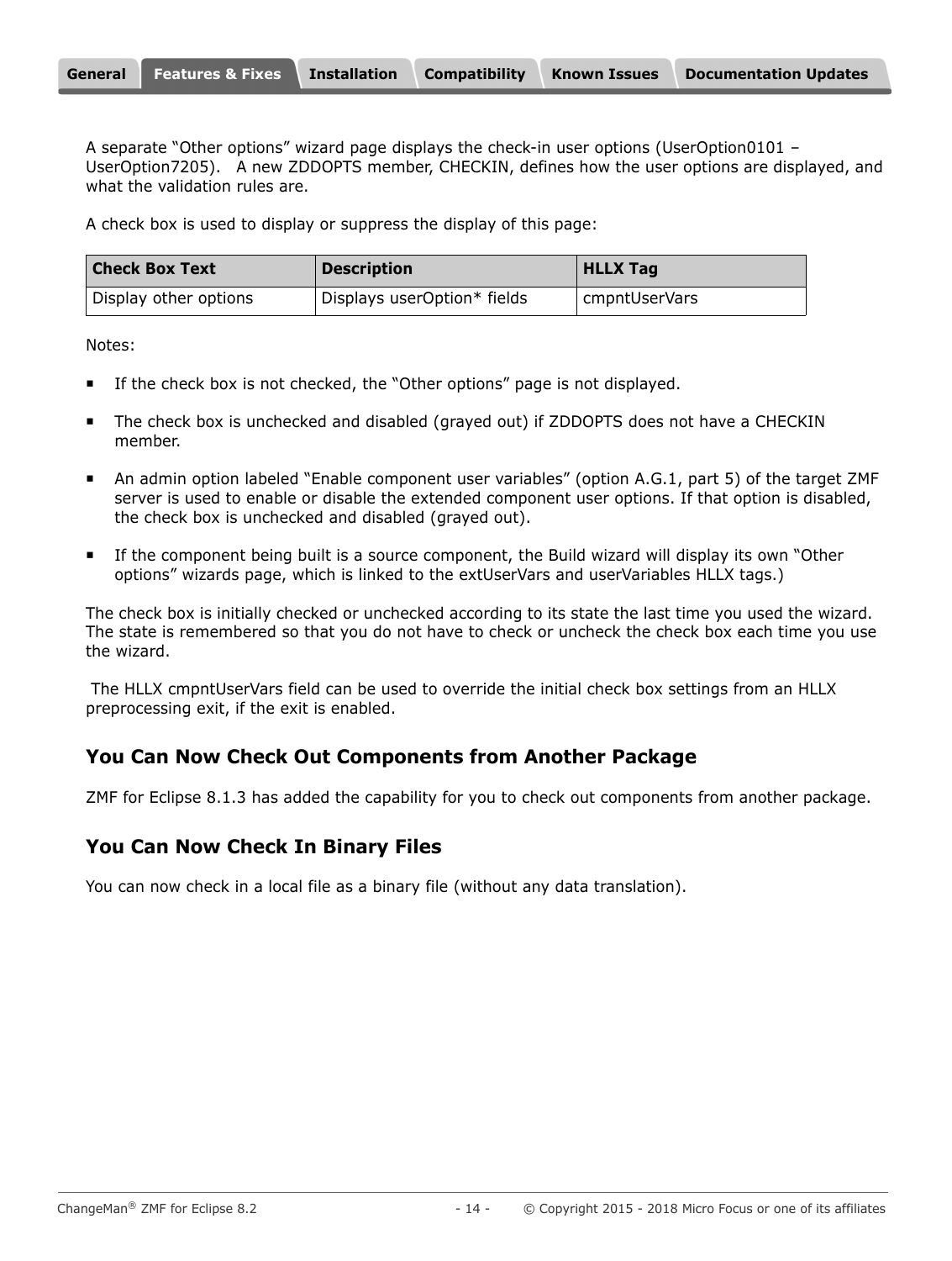#### **ZMF for Eclipse Can Now Use the PACKAGE SYSLIB SERVICE**

ZMF4ECL will use the new ZMF PACKAGE SYSLIB SERVICE by default. The SYSLIB member of ZDDOPTS is updated with the following attributes at the <options> level:

| <b>ZDDOPTS SYSLIB Member</b><br><b>Attribute</b> | <b>Description</b>                                                                                                                                                                                       |
|--------------------------------------------------|----------------------------------------------------------------------------------------------------------------------------------------------------------------------------------------------------------|
| useZmfService                                    | Indicates whether ZMF4ECL should use the PACKAGE SYSLIB SERVICE<br>or use traditional ZDDOPTS SYSLIB processing. Values can be YES or<br>NO. YES is the default.                                         |
| userSelectable                                   | Indicates whether you can override the value for useZmfService. Values<br>can be YES or NO. If set to YES, ZMF4ECL looks at the user preferences<br>page for the useZMFService value. NO is the default. |

#### **ZMF for Eclipse Supports 8-Character Log-On User IDs**

The ZMF4ECL log-on dialog (and ZMF Web Services) now support the 8-character user IDs that z/OS 2.3 supports.

#### **A Lock Indicator Is Now Displayed for Packages if the Installation Date Has Passed**

A resource decorator is supplied for package resources. If the ZMF4ECL Decorator is selected in Preferences, a lock icon is displayed next to packages if the package installation date has passed. Component editing will not be permitted.

#### **You Can Now Export Samples of ZDDOPTS Members**

A new plugin has been added to the ZMF for Eclipse installer that enables you to export samples of ZDDOPTS members:

- **1** From the Installer, select ChangeMan ZMF4ECL Samples.
- **2** Within ZMF4ECL, select File > Export.
- **3** When the Export dialog appears, select Serena ChangeMan ZMF4ECL > ZDDOPTS Sample Files.
- **4** When the ZDDOPTS Sample Export Wizard appears, select the desired ZDDOPTS member, and specify an output folder.
- **5** Click Finish. The selected ZDDOPTS members will be copied to the specified folder.

#### **ZMF for Eclipse Supports the Migrated-to-Cloud Data Set Status**

ZMF4ECL supports the DFSMS Transparent Cloud Tiering function of z/OS 2.1. ZMF4ECL treats migratedto-cloud status the same as migration level 1 (migrated to disk).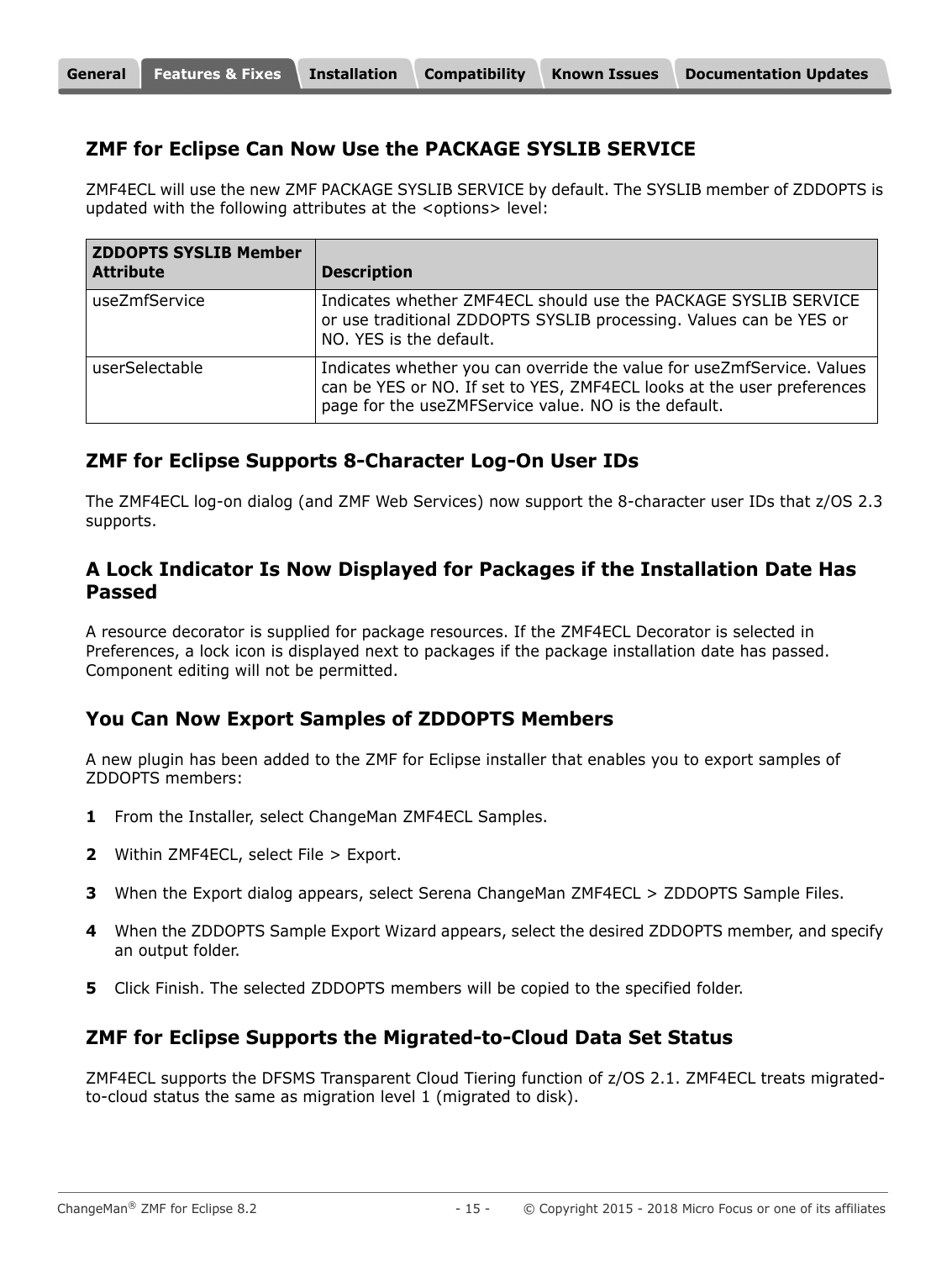#### **Check-Out Message Is Displayed after Check-Out Process Completes**

The check-out process has been enhanced to provide a list of all items checked out. A preference is also available to prevent the check-out results from being displayed.

#### **Build Box Is Disabled for Non-Buildable Components**

During the check-in process, the Build box is disabled (grayed out) for non-buildable (non-source) components.

#### **ZMF4ECL Now Issues Concurrent Development Warning Messages**

The check-in/check-out wizard now displays component history so that you will know if the target components reside in more than one package.

#### **Batch Checkout Is Now Supported**

The check-out wizard is enhanced with a batch check-out option.

#### **Reliance on the Use of Personal Libraries Has Been Removed**

In earlier releases, you had to check components out to a personal library if you wanted to use the advanced capabilities of the LPEX editor. LPEX editor capabilities now work without the need to check components out to a personal library for editing. Thus, the reliance on personal libraries has been removed.

Related to this change, ZMF4ECL 8.1.3 has also been updated so that the new Checkout from Package functionality seen in the ISPF interface is now available from within ZMF4ECL. This, along with the removal of the general reliance on personal development libraries, means that the previous behavior of the ZMF4ECL Checkout from Package option to allow checkout of package components to different personal development libraries has been deprecated.

## **Fixes in ChangeMan ZMF for Eclipse 8.1.3**

You can access a list of defects that have been fixed in ChangeMan ZMF for Eclipse 8.1.3 at the following location on the Micro Focus SupportLine website:

[http://knowledgebase.serena.com/InfoCenter/index?page=content&cat=CMZMFCP\\_Client\\_Pack\\_8.](http://knowledgebase.serena.com/InfoCenter/index?page=content&cat=CMZMFCP_Client_Pack_8.1.3_RESOLVED&channel=DEFECTS) 1.3\_RESOLVED&channel=DEFECTS

# **New Features in ChangeMan ZMF for Eclipse 8.1.2**

The following paragraphs describe the new features in ChangeMan ZMF for Eclipse 8.1.2.

#### **Selective Promote Now Shows RESTAGE Status**

When a component is promoted and then subsequently restaged, the component will show a status of RESTAGED.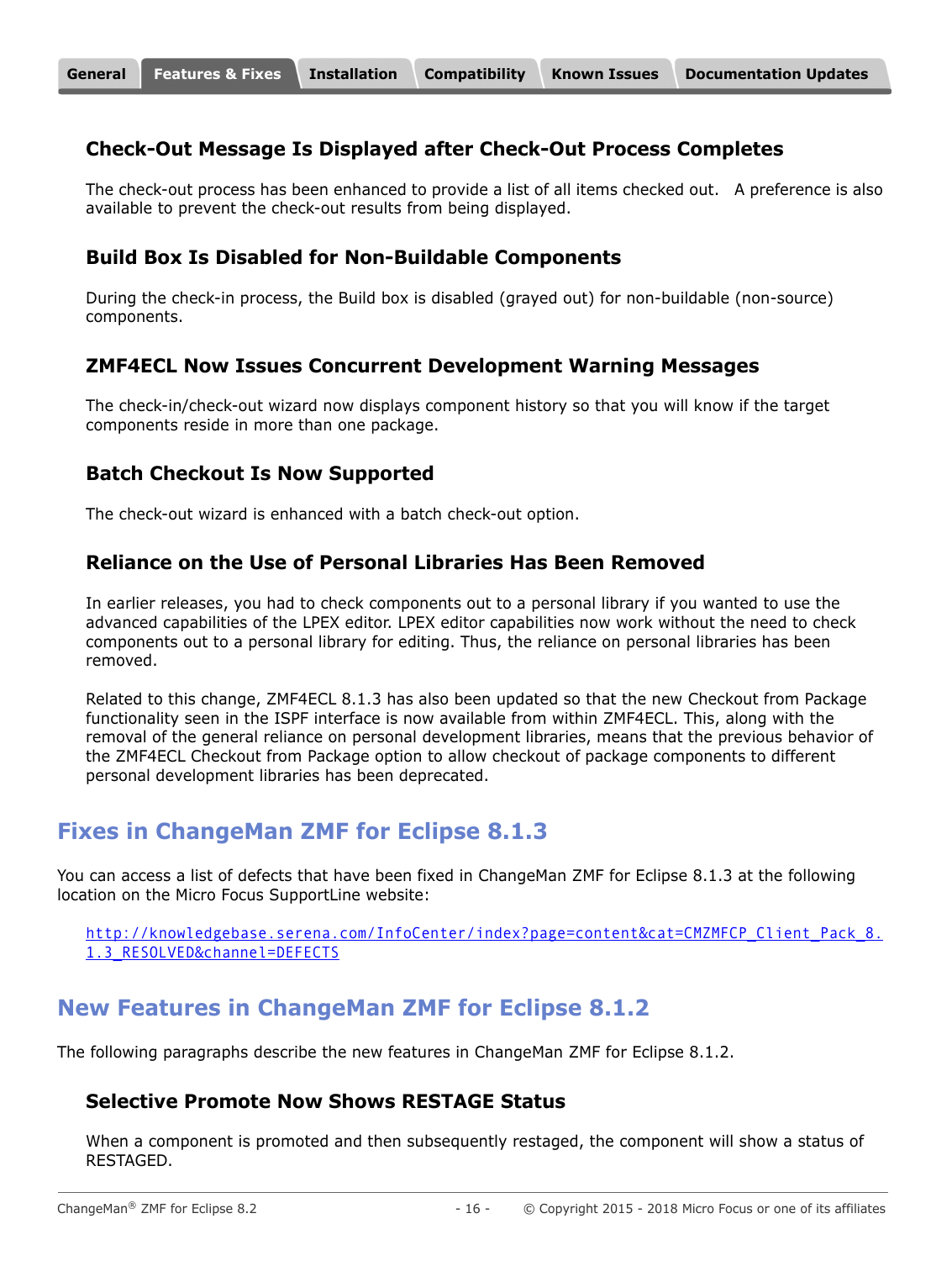#### **Super and Complex Packages Subtree Is Now Displayed**

There is now a subtree under super/complex packages that allows you to view and access associated participating packages.

#### **Stage Name Is Available at Check-In Time**

You may now input a stage name if desired, as in the z/OS interface, to allow specification of a name for the target of a checkin.

#### **Migration Status Is Available on Data Set List**

The status of data sets is now shown (either has **HSM Recall** or **H Recall from Tape**) if migrated to ML1 or ML2. If on ML2 (tape), you will be asked to confirm that you want to recall.

#### **Advanced Editor Functions under RDz Are Now Available**

The smart editor integration in RDz now allows use of additional advanced functions in the languagespecific and LPEX editors.

#### **The Folder/Filtering Process Has Been Extended and Improved**

All folder/filtering options have been moved from the Server Properties page to the appropriate objects in Serena Explorer view. Folders are available for the following resources:

- Data Sets
- Jobs
- USS Files
- ZMF Applications (new)
- ZMF Packages (new)

The following functions are available for folders:

| <b>Function</b> | <b>Description</b>                                                                                                                                                                     |
|-----------------|----------------------------------------------------------------------------------------------------------------------------------------------------------------------------------------|
| New Folder      | On the appropriate container, select New Folder, and enter the folder name when<br>prompted. There are options to set filters and define the folder order on the New<br>Folder dialog. |
| Delete Folder   | Select a folder and select Delete Folder. Press OK at the prompt to delete the<br>folder.                                                                                              |
| Rename Folder   | Select a folder and select Rename Folder. Enter the new folder name when<br>prompted and press OK.                                                                                     |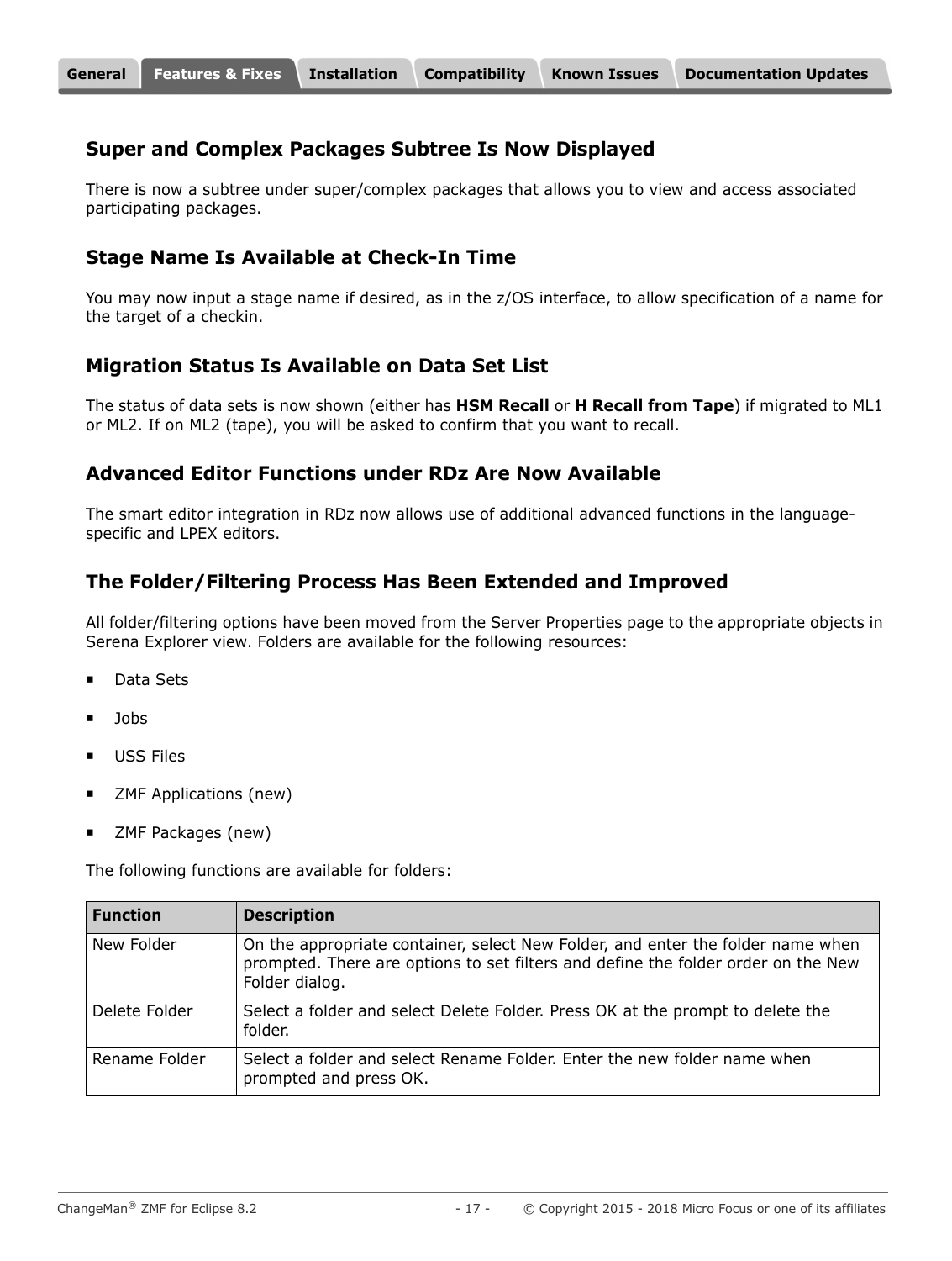| <b>Function</b> | <b>Description</b>                                                                                                                                                                                             |
|-----------------|----------------------------------------------------------------------------------------------------------------------------------------------------------------------------------------------------------------|
| Folder Order    | On the appropriate container, select Folder Order. The list of folders is displayed<br>and buttons are available to move folders up and down.                                                                  |
| Properties      | Select a folder and select Properties. This action displays the filter associated with<br>the folder and lets you update the associated filter. The filter that is displayed<br>depends on the type of folder. |

#### **You Can Now Install ZMF Web Services with a Different Context Root**

This enhancement enables you to install ZMF Web Services on either z/OS® Websphere® Application Server (WAS) or Apache<sup>®</sup> Tomcat<sup>®</sup> with a context root other than /zmfws.

For example, you can now run different versions of the ZMF Web Services within the same WAS *instance/port/profile*. For example, you might run one version in:

http://st8503:9080/zmfws713/services/\*

and a different version in:

```
http://st8503:9080/zmfws811/services/*
```
To install ZMF Web Services on WebSphere with a different context root follow WAS instructions and enter the desired context root when prompted.

To install ZMF Web Services on Tomcat with a different context root, rename the zmfws.war file to the desired context root. For example, if you desire a context root of zmf812, rename the war file to zmf812.war.

The default context root setting in ZMF for Eclipse is /zmfws. You can change this default by specifying the desired context root on the Preferences page (select ZMF/Eclipse > Settings).

You can override the default setting on the ZMF Server Properties page.

#### **CTRL+click and SHIFT+click Now Leave the Search Dialog Active**

CTRL+click and SHIFT+click leave the search dialog active on member lists to enable you to search multiple members at once.

#### **Refresh ZDDOPTS Option Has Been Provided**

A new Refresh ZDDOPTS item has been added to the menu that appears if you select a server in the Serena Explorer view.

If one or more ZDDOPTS members have been changed on the server to which ZMF for Eclipse is connected, selecting this option reloads all ZDDOPTS member for that server.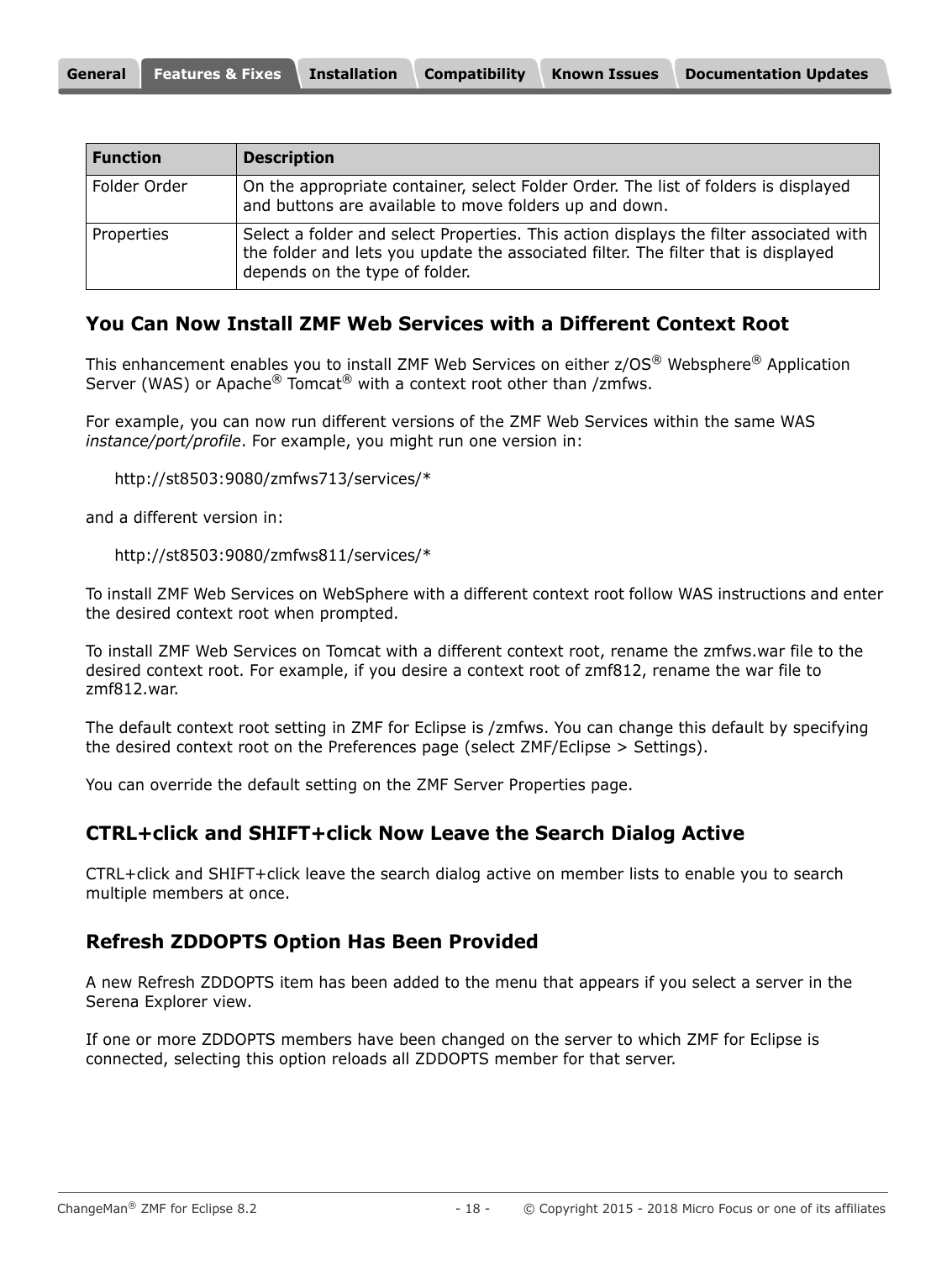## **Fixes in ChangeMan ZMF for Eclipse 8.1.2**

You can access a list of defects that have been fixed in ChangeMan ZMF for Eclipse 8.1.2 at the following location on the Micro Focus SupportLine website:

http://knowledgebase.serena.com/InfoCenter/index?page=content&cat=CMZMFCP\_ZMF4ECL\_8.1.2 RESOLVED&channel=DEFECTS

## **New Features in ChangeMan ZMF for Eclipse 8.1.1.01**

ChangeMan ZMF for Eclipse 8.1.1.01 has no new features.

# **Fixes in ChangeMan ZMF for Eclipse 8.1.1.01**

You can access a list of defects that have been fixed in ChangeMan ZMF for Eclipse 8.1.1.01 at the following location on the Micro Focus SupportLine website:

[http://knowledgebase.serena.com/InfoCenter/index?page=content&cat=CMZMFCP\\_8.1.1.01\\_RESOL](http://knowledgebase.serena.com/InfoCenter/index?page=content&cat=CMZMFCP_8.1.1.01_RESOLVED&channel=DEFECTS) VED&channel=DEFECTS

### **New Features in ChangeMan ZMF for Eclipse 8.1.1**

The following paragraphs describe the new features in ChangeMan ZMF for Eclipse 8.1.1.

#### **Transport Layer Security (TLS) Is Supported**

ChangeMan ZMF for Eclipse 8.1.1 now supports TLS encryption for secure communications with the server.

If TLS is enabled, the  $z/OS^{\circledast}$  server must also be configured to use TLS on all ports for the server, as well as all ChangeMan ports under the server. Likewise, if the z/OS server is configured to use TLS, the ChangeMan ZMF for Eclipse client must also be configured to use TLS. Connection to the server will fail if the TLS setting for ZMF for Eclipse does not match the TLS configuration on the z/OS server.

When TLS is selected for a server, all communications between ZMF4ECL and Web Services, Web Services and ZMF, and ZMF4ECL and ZMF will be encrypted using the highest TLS available.

#### **IP Version 6 Is Supported**

ChangeMan ZMF4ECL now supports Internet Protocol (IP) version 6 network communication.

#### **Drop-Down List Processing for ZDDOPTS User Options Is Now Available**

Simple validation and drop-down list processing has been added to the user options members AUDIT, DEMOTE, PROMOTE, BUILD, and PKGCREAT. ChangeMan ZMF HLLX Is Supported

Support for the following ChangeMan ZMF High-Level Language Exits (HLLX) has been added to ZMF4ECL: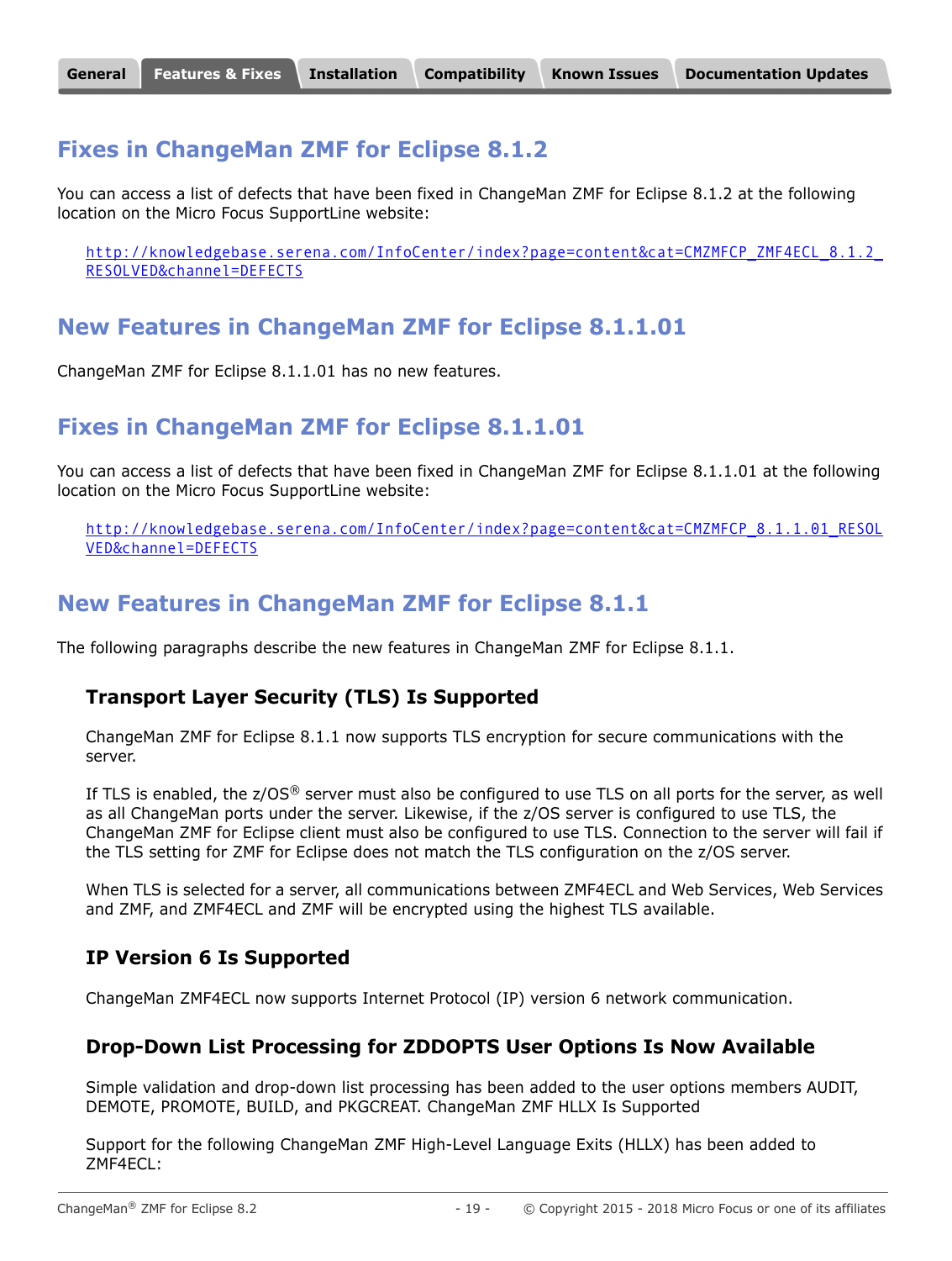- Checkout
- Promote/Demote
- Audit
- Freeze

#### **You Can Now Tab Between Fields on User Options Dialogs**

All user options dialogs now use the same layout and permit you to use the Tab key, Shift+Up, and Shift+Down, as well as the mouse to navigate through dialog fields.

#### **Fields on the Main Package Create Dialog Are Now Validated**

Fields on the package create / package properties dialog can now be validated if HLLX exits have been defined to do so.

#### **Reliance on the Use of Personal Libraries Has Been Removed**

In earlier releases, you had to check components out to a personal library if you wanted to use the advanced capabilities of the LPEX editor. LPEX editor capabilities now work without the need to check components out to a personal library for editing. Thus, the reliance on personal libraries has been removed.

#### **Use of Editor Facilities on the RDz Platform Is Enhanced**

A new ZMF4ECL option called Smart Editor Integration is available on the Preferences dialog. It enables additional editor functionality if you use a smart editor with ZMF components. You can set this option on or off on the Preferences dialog. If set on (the default), an updated process opens the component, permitting properties to be set on the resource. Editors use the properties for performing enhanced functions.

#### **You Can Set LOCK COMPONENT Option Value with the Check-Out HLLX Exit**

You can now use the HLLX Check-Out exit, if defined, to set the default value for the LockComponent element of the COMMAND member of ZDDOPTS. In earlier releases, the LockComponent default was specified in the COMMAND member of ZDDOPTS and the previously assigned LockComponent value was used when a new component was checked out or staged. You can now specify if the default value of the LockComponent element is YES, NO, or remembered from the previous setting.

#### **You Can Now Bypass User Options Screens if No Variables Are Present**

Wizards for Package Create, Build, Promote, Demote, and Audit that display user options have been updated to bypass the screen if no variables are present.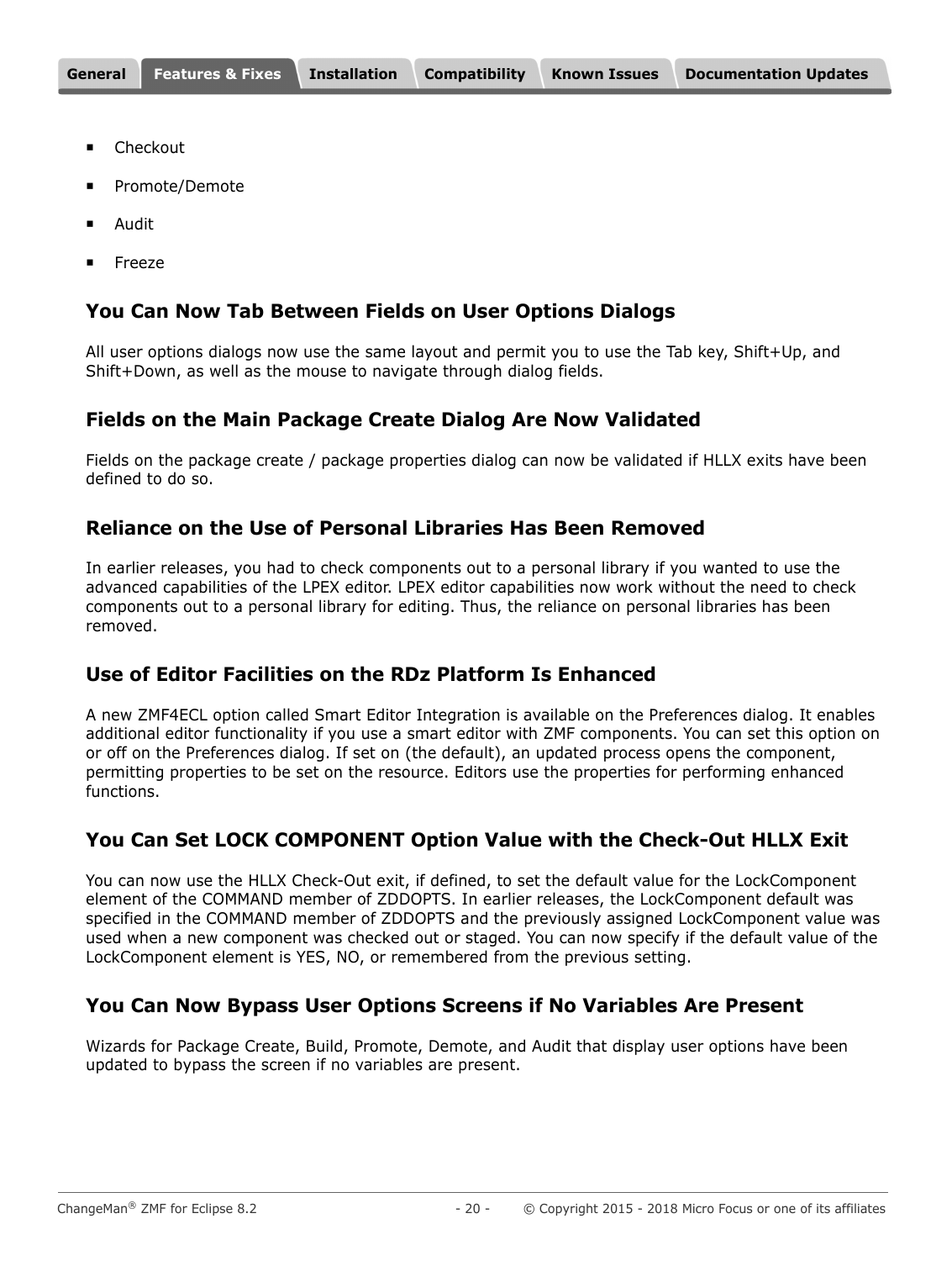#### **Help Text for User Options Is Improved**

Help for each field is implemented with a text box in Eclipse. The text box name, value, and help fields are populated when you select a field on the screen. This enhancement is implemented in the AUDIT, DEMOTE, PROMOTE, BUILD, and PKGCREAT members of ZDDOPTS.

#### **Tivoli WebSEAL**

ZMF4ECL now supports ZMF Web Services running on IBM® Tivoli® Access Manager WebSEAL. Tivoli WebSEAL is a high-performance, multi-threaded Web server that applies fine-grained security policy to the Tivoli-Access-Manager-protected Web object space.

#### **The Step Name Is Added to the Job Log Tree View**

The job step name has been added on job log tree view output so that you can see the JCL job step name that produces the output.

## **Fixes in ChangeMan ZMF for Eclipse 8.1.1**

You can access a list of defects that have been fixed in ChangeMan ZMF for Eclipse 8.1.1 at the following location on the Micro Focus SupportLine website:

http://knowledgebase.serena.com/InfoCenter/index?page=content&cat=CMZMFCP\_ZMF4ECL\_8.1.1 RESOLVED&channel=DEFECTS

# **New Features in ChangeMan ZMF for Eclipse 8.1.0.01**

The following paragraphs describe the new features in ChangeMan ZMF for Eclipse 8.1.0.01.

#### **ChangeMan ZMF for Eclipse Adds Support for Parallel Development**

Multiple users are now able to edit the same component with ZMF4ECL, with appropriate messages and processing options presented to the users upon checkin.

After the first user starts an edit, any subsequent users will get a warning message indicating that the component is being edited by another user and a diff report. The subsequent users would then be responsible for merging their changes in.

#### **ChangeMan ZMF for Eclipse Adds Expanded Web Service Tracing Options**

A session trace option has been added to allow administrators to trace web services to permit multithreaded applications additional debugging capabilities.

### **Fixes in ChangeMan ZMF for Eclipse 8.1.0.01**

You can access a list of defects that have been fixed in ChangeMan ZMF for Eclipse 8.1.0.01 at the following location on the Micro Focus SupportLine website: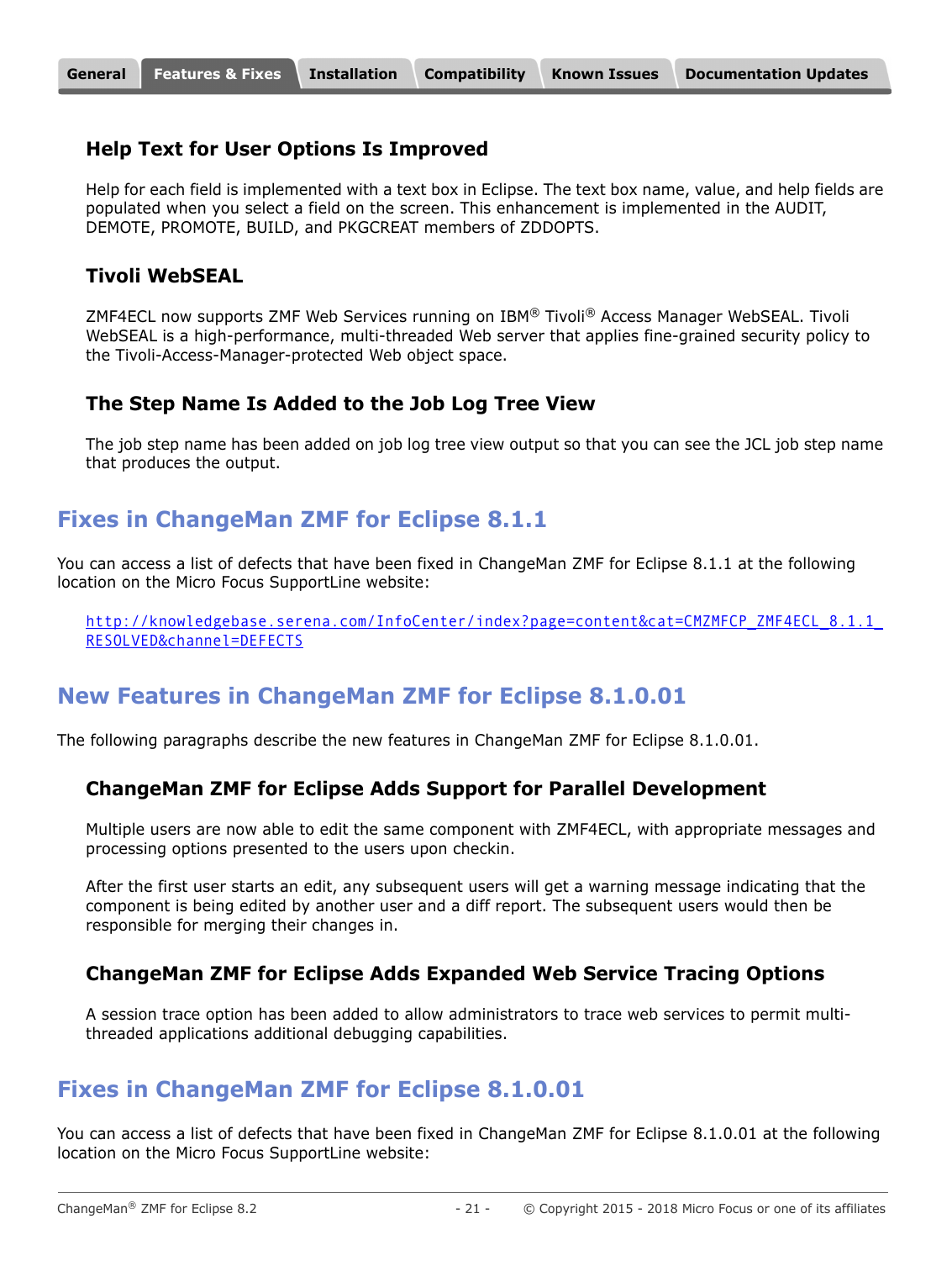[http://knowledgebase.serena.com/InfoCenter/index?page=content&cat=CMZMFCP\\_ZMF4ECL\\_8.1.0.](http://knowledgebase.serena.com/InfoCenter/index?page=content&cat=CMZMFCP_ZMF4ECL_8.1.0.01_RESOLVED&channel=DEFECTS) 01 RESOLVED&channel=DEFECTS

# **New Features in ChangeMan ZMF for Eclipse 8.1**

The following paragraphs describe the new features in ChangeMan ZMF for Eclipse 8.1.

#### **ChangeMan ZMF for Eclipse Supports ChangeMan ZMF High-Level Language Exits**

ChangeMan ZMF for Eclipse 8.1 supports the High-Level Language Exit (HLLX) facility, which is new in ChangeMan ZMF 8.1. In this release, this facility provides central high-level language exit services to the Package Create, Package Update, and Component Build (including Stage, Recompile and Relink) functions.

The high-level languages that are supported include any Language Environment (LE)-supported language (for example, COBOL, PL/I, C, C++) and REXX.

The same customer-supplied exit code will be executed regardless of which client is used (ISPF, ZDD, or ZMF for Eclipse), which will allow you to have a consistent experience in any selected client.



**NOTE** You must be running a ChangeMan ZMF 8.1 server to enable this functionality in ChangeMan ZMF for Eclipse 8.1.

### **ChangeMan ZMF for Eclipse Now Supports ChangeMan ZMF ERO**

ChangeMan ZMF for Eclipse now supports the release management functions of the ChangeMan ZMF Enterprise Release Option (ERO). For example, you can:

- View releases and release areas that have been defined in ChangeMan ZMF ERO.
- Attach a package to a release at package-create time.
- Attach or detach a package during package properties processing.



**NOTE** You must be running a ChangeMan ZMF 8.1 server to enable this functionality in ChangeMan ZMF for Eclipse 8.1.

### **Sorting Is Enhanced**

Sorting functions have been enhanced in ChangeMan ZMF for Eclipse 8.1. For example:

- You can click on a column heading in a table display to sort the entries in the column. Click on the column heading a second time to sort the entries in reverse order.
- Library types appear in ascending sequence in all ZMF for Eclipse drop-down list displays.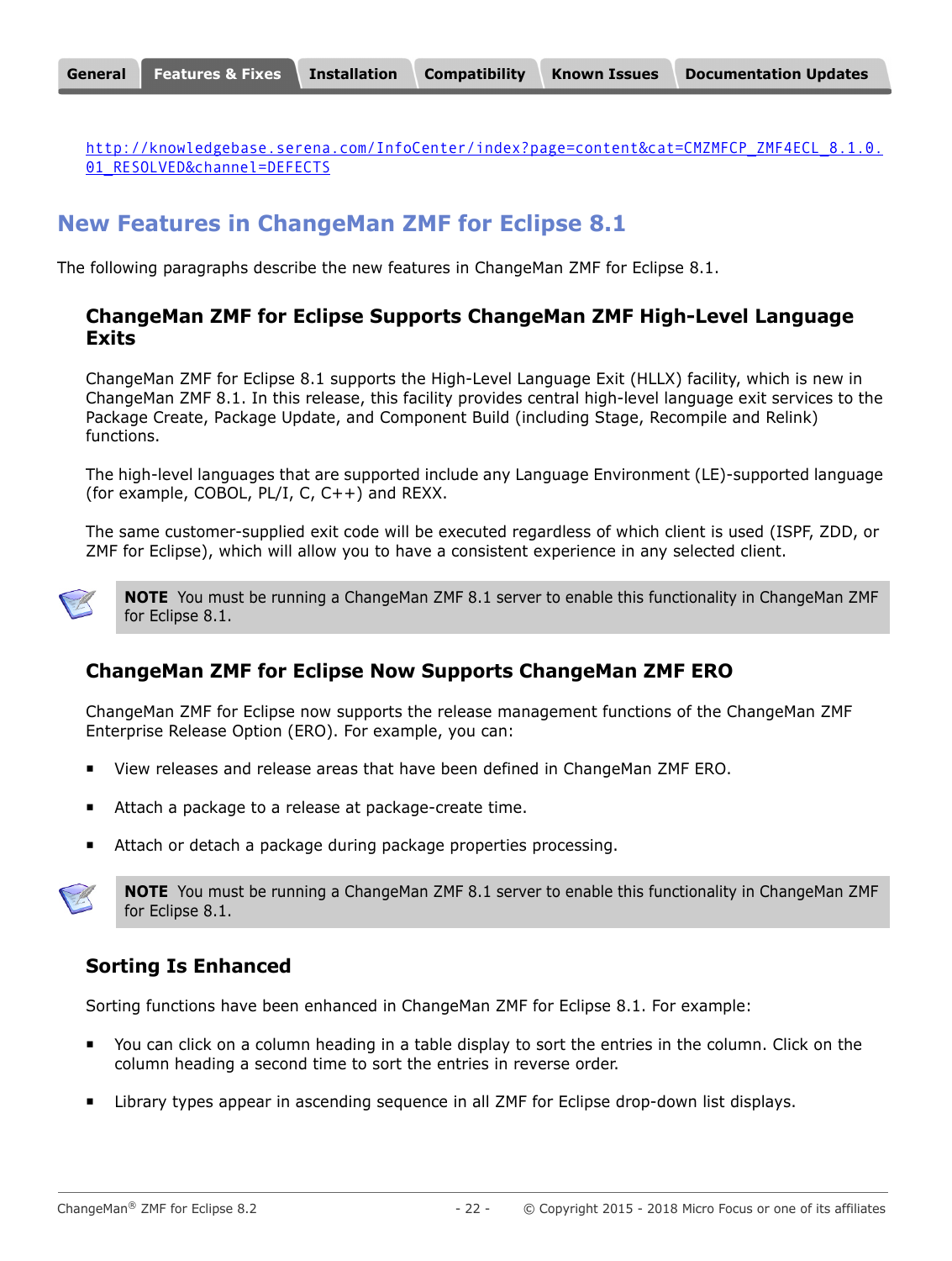Initial display of rows on the Package Approval dialog is in ascending sequence by approver sequence number. You can click on the heading of any column to sort entries in ascending sequence by the selected column's value. The display sequence is reversed if you click again on the column heading.

#### **Description Field Is Limited to 35 Characters for Components Checked In with SSV Enabled**

The text that you enter in the Description field is truncated to 35 characters for components with Save Staging Versions (SSV) enabled if you check them in from a personal library under either the Serena Explorer view or the z/OS Projects view. In previous releases of ChangeMan ZMF for Eclipse, an error message was issued if the Description text for components checked in under the z/OS Projects view exceeded 35 characters.

#### **Component Status Is Now Displayed When Libtype Is Expanded Under the Serena Explorer View**

The status of a component (for example, Checkout, Active, Incomplete) is now displayed if the user expands a libtype for a package in the tree structure of the Serena Explorer view. The status N/A is displayed for components that do not have a status (for generated components, for example). Excerpt from a sample display: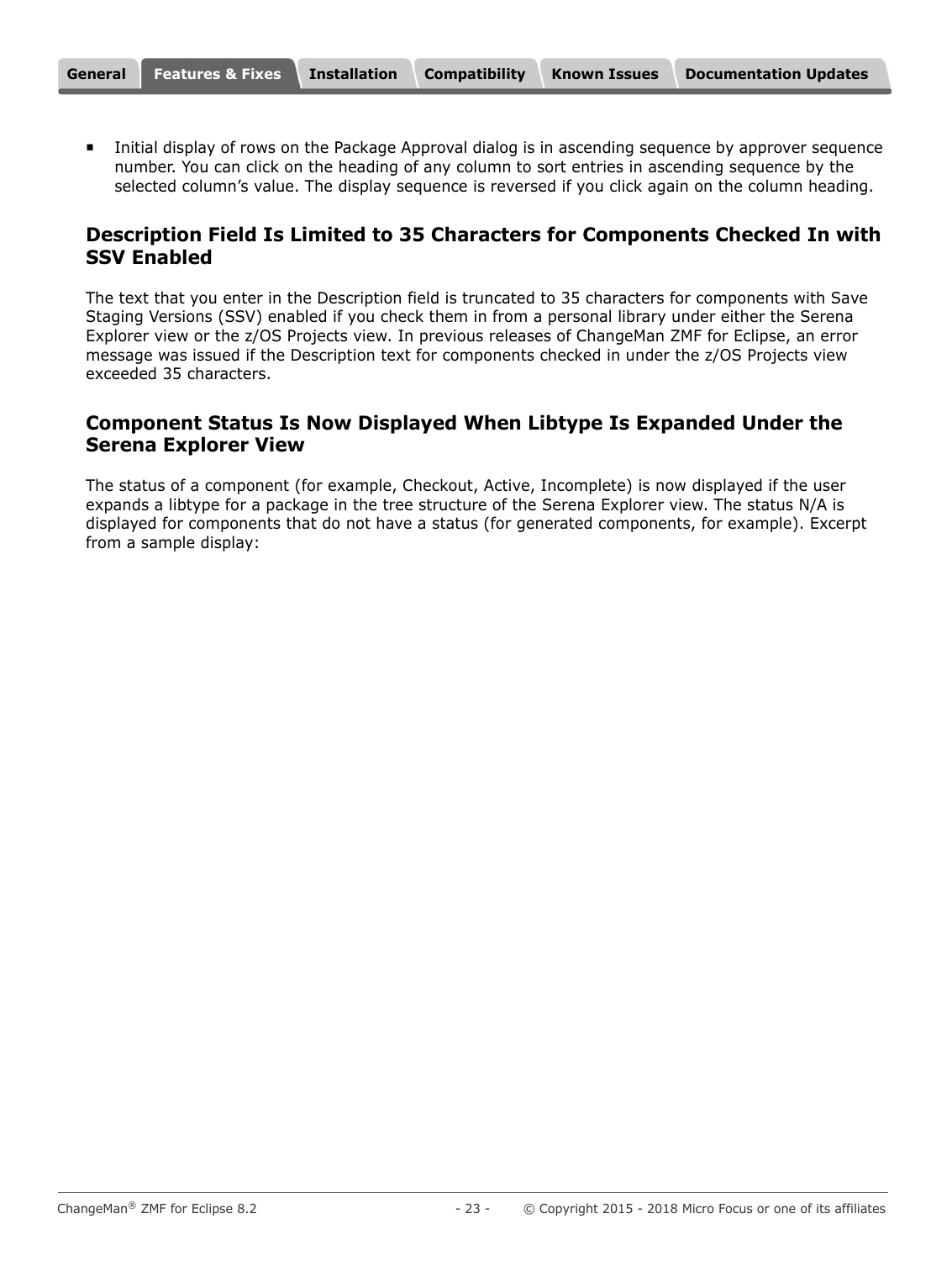| General | Features & Fixes Installation |  | <b>Compatibility</b> | <b>Known Issues</b> | <b>Documentation Updates</b> |
|---------|-------------------------------|--|----------------------|---------------------|------------------------------|
|---------|-------------------------------|--|----------------------|---------------------|------------------------------|

| Serena Explorer 23                                 |                                                   |  | $\mathbf{u}^{\mathbf{a}}$ |  |  |
|----------------------------------------------------|---------------------------------------------------|--|---------------------------|--|--|
| ChangeMan ZMF                                      |                                                   |  |                           |  |  |
| <b>Production</b>                                  |                                                   |  |                           |  |  |
| $\triangleright$ $\frac{1}{2}$ U610ALL             |                                                   |  |                           |  |  |
| $\triangleright$ $\frac{\square}{\square}$ U710ALL |                                                   |  |                           |  |  |
| $\frac{1}{2}$ U810ALL                              |                                                   |  |                           |  |  |
| ▷ 2/OS Data Sets                                   |                                                   |  |                           |  |  |
| ▷ <del></del> z/OS Jobs                            |                                                   |  |                           |  |  |
| $\triangleright$ $\triangleright$ z/OS USS Files   |                                                   |  |                           |  |  |
| ▲ 2MF Applications (DEMO)                          |                                                   |  |                           |  |  |
|                                                    | DEMO - Sample Application                         |  |                           |  |  |
| $\triangleright \implies$ Baseline (*)             |                                                   |  |                           |  |  |
|                                                    | Packages (DEMO000671)                             |  |                           |  |  |
|                                                    | DEMO000671 - (DEV) - Testing Package (*)          |  |                           |  |  |
|                                                    | $\triangle$ LOD (*)                               |  |                           |  |  |
|                                                    | <b>BR14.LOD - (N/A)</b>                           |  |                           |  |  |
|                                                    | $\triangle$ LST (*)                               |  |                           |  |  |
|                                                    | $\Rightarrow$ BR14.LST - (N/A)                    |  |                           |  |  |
|                                                    | SORT.LST - (N/A)                                  |  |                           |  |  |
|                                                    | $\triangle$ PLI(*)                                |  |                           |  |  |
|                                                    | SORT.PLI - (Incomplete)                           |  |                           |  |  |
|                                                    | $\triangle$ SRC (*)<br><b>BR14.SRC - (Active)</b> |  |                           |  |  |
| $\triangleright$ $\triangleright$ Promotion (*)    |                                                   |  |                           |  |  |
| DE ZMF Releases (*)                                |                                                   |  |                           |  |  |
| $\triangleright$ $\frac{1}{2}$ U810DP              |                                                   |  |                           |  |  |
| $\triangleright$ $\frac{1}{2}$ U810GA              |                                                   |  |                           |  |  |
| $\triangleright$ $\frac{1}{2}$ ZMFQSI              |                                                   |  |                           |  |  |
|                                                    |                                                   |  |                           |  |  |

## **Package Information Is Now Displayed in Addition to Package ID**

The Package ID, Status, and Package Title (for example, DEMO000001 - DEV - Demo Package) is now displayed in the Serena Explorer view for all packages.

# **Blank Line Removed from the Displayed List of DB2® Subsystems**

The blank line at the top of the drop-down list of DB2 subsystems has been removed. This blank line used to appear in the Build Parameters dialog when you staged a component. This enhancement prevents you from inadvertently selecting a blank DB2 subsystem name.

٦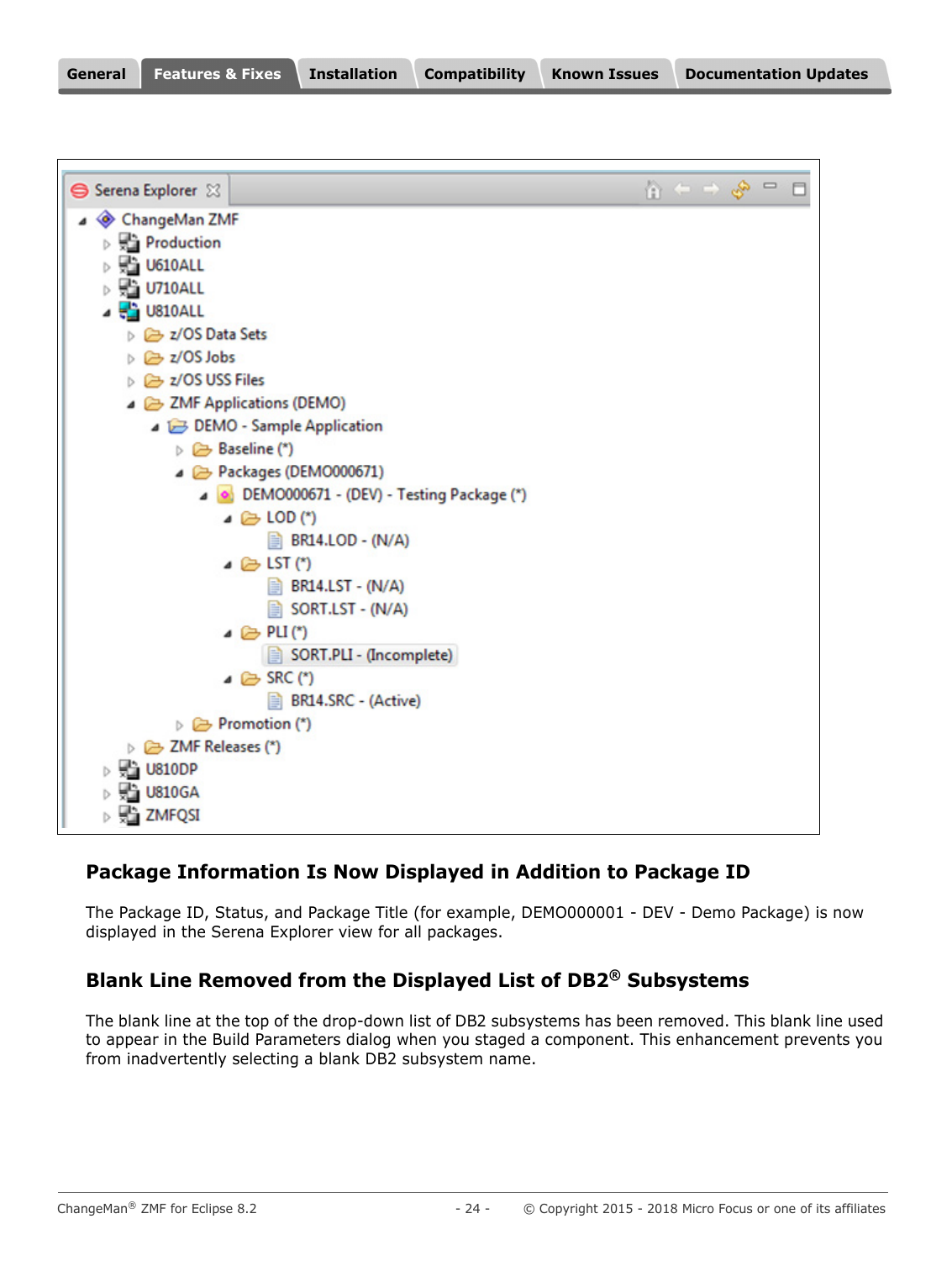#### **Complex Packages Can Now Be Closed or Deleted**

You can now right click on the name of a complex package and find Close and Delete in the list of actions that you can perform on the selected complex package.

#### **Fields that Are Renamed in ChangeMan ZMF Global Administration Appear on ChangeMan ZMF for Eclipse Dialogs and Reports**

If panel fields such as Work Request and Department have been renamed in ChangeMan ZMF global administration, the renamed fields appear in ChangeMan ZMF for Eclipse dialogs and reports. Refer to global administration functions in the *ChangeMan ZMF Administrator's Guide* for information about renaming fields in ChangeMan ZMF.

# **Fixes in ChangeMan ZMF for Eclipse 8.1**

You can access a list of defects that have been fixed in ChangeMan ZMF for Eclipse 8.1 at the following location on the Micro Focus SupportLine website:

[http://knowledgebase.serena.com/InfoCenter/index?page=content&cat=CMZMFCP\\_ZMF4ECL\\_8.1\\_RE](http://knowledgebase.serena.com/InfoCenter/index?page=content&cat=CMZMFCP_ZMF4ECL_8.1_RESOLVED&channel=DEFECTS) [SOLVED&channel=DEFECTS](http://knowledgebase.serena.com/InfoCenter/index?page=content&cat=CMZMFCP_ZMF4ECL_8.1_RESOLVED&channel=DEFECTS)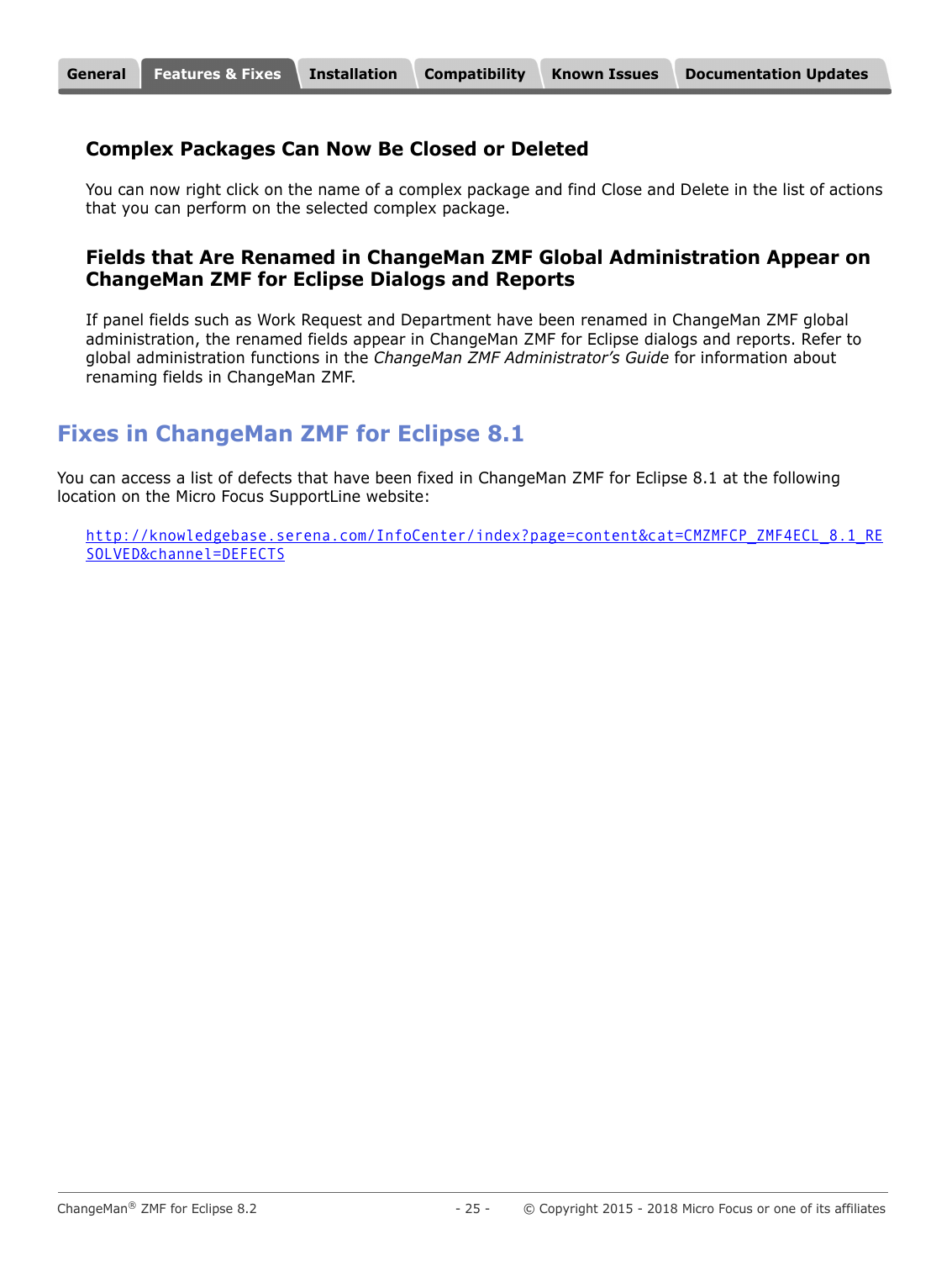# <span id="page-25-1"></span><span id="page-25-0"></span>**Installation Considerations**

You must install the products that you have licensed in the following order, as appropriate:

- ZMF 8.2 Web Services
- ZDD, and/or ZMF for Eclipse Clients
- ZMF P sites
- ZMF D, DP and ALL sites

# **Upgrading to ChangeMan ZMF 8.2 Web Services**

- ZMF Web Services must be upgraded to version 8.2 and are available from the ZMF Client Pack 8.2 download area of the Micro Focus SupportLine website. If you are running customized ZMF Web Servicebased applications, you should rebuild those applications using the ZMF 8.2 Web Services, regardless of the release from which you are upgrading, and redeploy your applications in production prior to or alongside updating your ZMF Server software.
- Customers installing the Web Services distributed in the zmfws.war file for use in non-US environments may need to take additional steps to complete installation. Refer to solution S140158 "Installing Base Product Web Services (zmfws.war) in International Environments" using the following link:

[http://knowledgebase.serena.com/InfoCenter/index?page=content&id=S140158&actp=search&](http://knowledgebase.serena.com/InfoCenter/index?page=content&id=S140158&actp=search&viewlocale=en_US&searchid=1389615806464) viewlocale=en\_US&searchid=1389615806464

# **Installing the ZMF4ECL Plugin**

The installation files for ZMF for Eclipse 8.2 contain the complete ZMF for Eclipse product. You can simply install ZMF for Eclipse 8.2 over your existing installation without uninstalling your existing installation first.

You have two choices for installing the ChangeMan ZMF for Eclipse 8.2 plugin:

- **1** You can download the installation files from the Micro Focus SupportLine website. If you choose this method, please read Chapter 2, "Installing ZMF for Eclipse" in the *ChangeMan ZMF for Eclipse Installation and Configuration* guide before proceeding with the installation.
- **2** You can invoke the Eclipse Installer from the Eclipse workbench.
	- Point the installer to the following URL:

<http://help.serena.com/eclipseplugin/ZMF4ECLUpdateSite>



You

**NOTE!** You can access this URL only from the Eclipse Installer in the Eclipse workbench. You cannot access this URL from your browser.

When this URL appears, select one of the following options, as appropriate: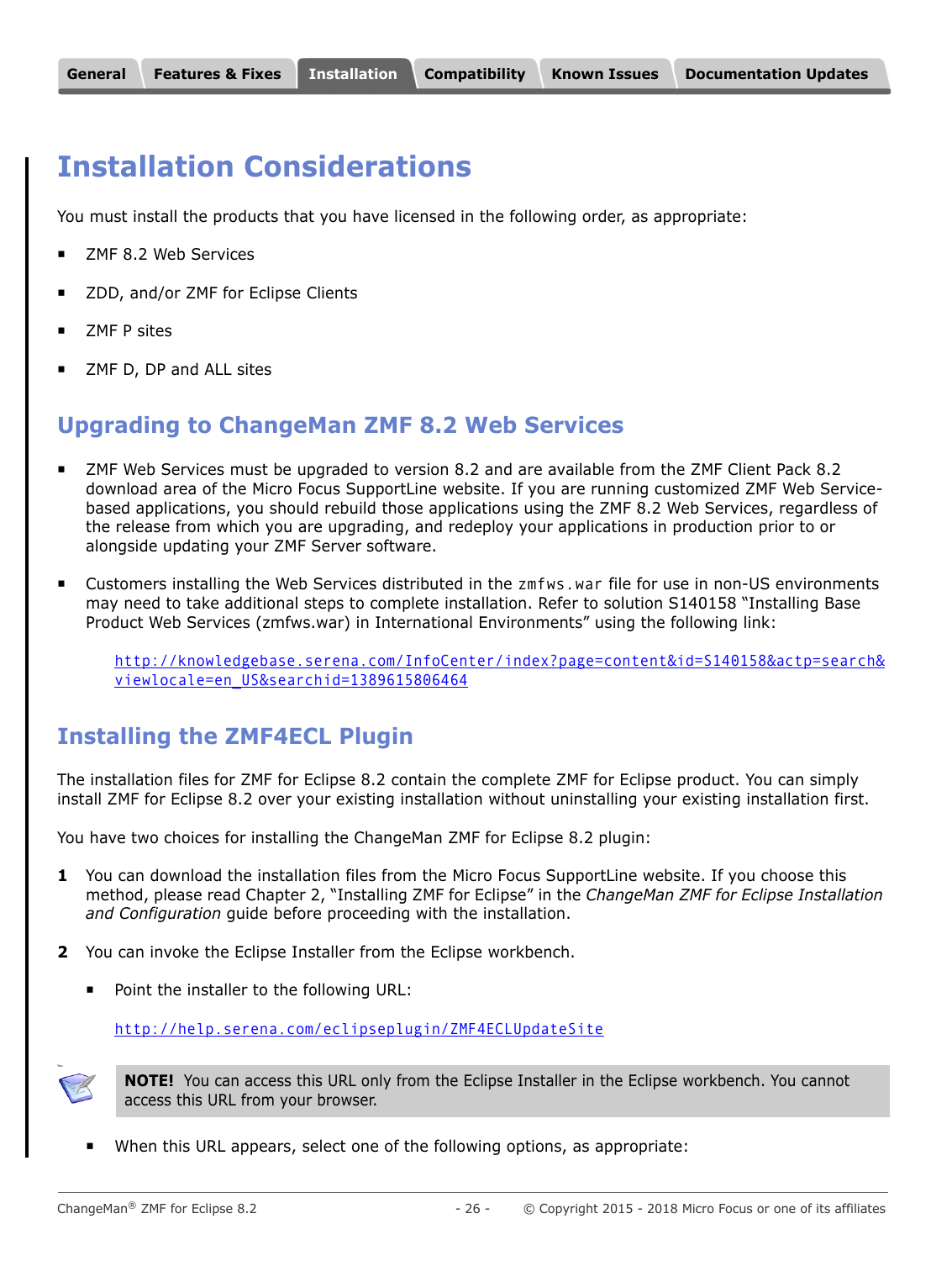- RDz 9.5+ (including IDz 14)
- RDz 9.1.x and below

Native Eclipse-based customers (who are not using RDz/IDz) can use either link.

## **ZMF Host Considerations**

- ChangeMan ZMF for Eclipse 8.2 can be used with all currently supported versions of the ChangeMan ZMF server.
- ChangeMan ZMF for Eclipse is a separately licensed option of ChangeMan ZMF 8.2. Contact Customer Care for information about obtaining a license. The license is applied to ChangeMan ZMF on the host, not to ZMF for Eclipse on the client. This enables the same ZMF for Eclipse Integrated Development Environment (IDE) to work with multiple versions of ChangeMan ZMF on a network.

To activate the ZMF license for ChangeMan ZMF for Eclipse, refer to the startup JCL for ChangeMan ZMF, as described in the *SER10TY User's Guide*.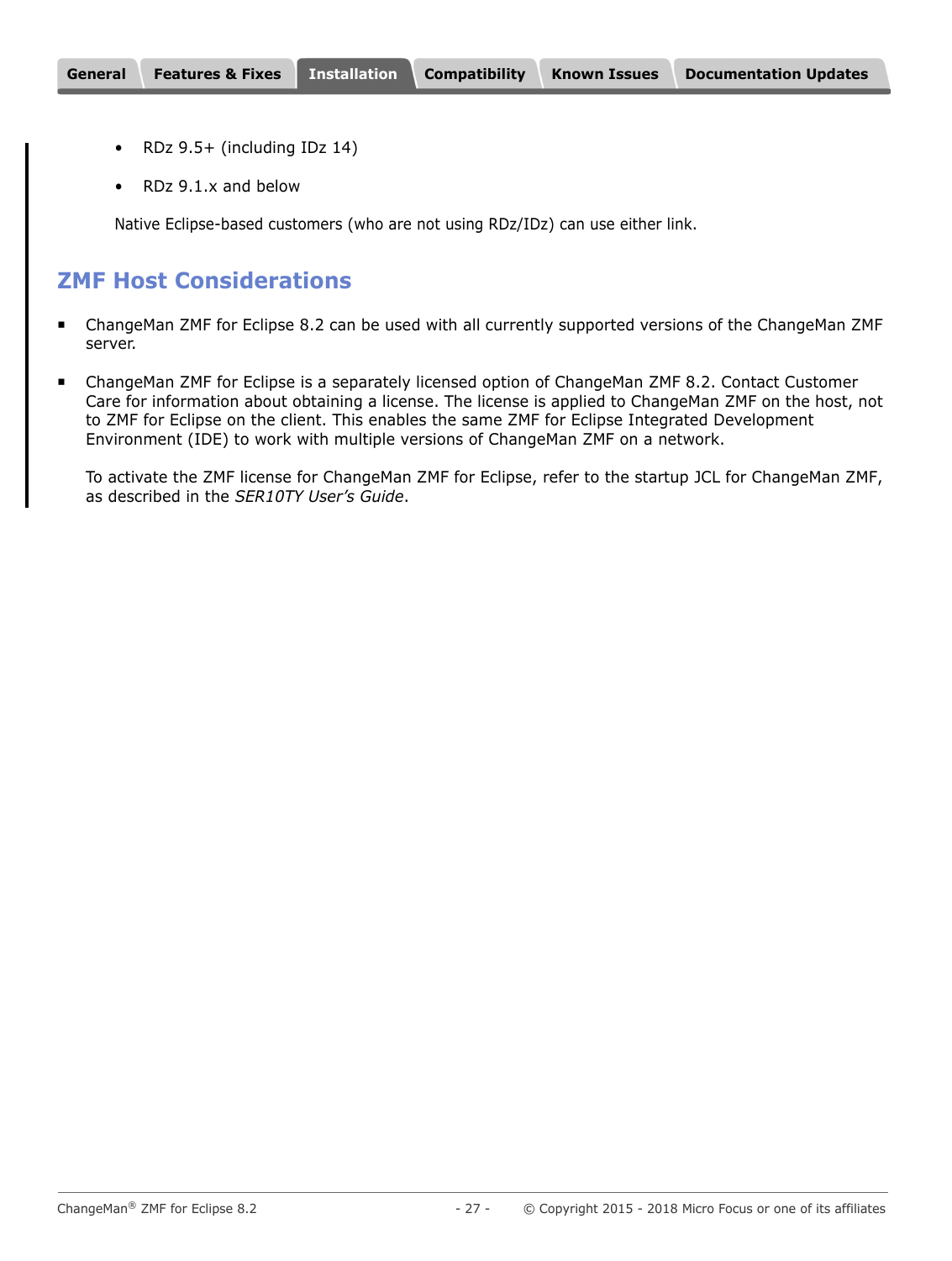# <span id="page-27-0"></span>**Software Compatibility Requirements**

For a complete list of software requirements and product compatibility, refer to the Platform Matrix for ChangeMan ZMF Client Pack 8.2 at the following location on the Micro Focus SupportLine website:

<https://supportline.microfocus.com/prodavail.aspx>

The information in the Platform Matrix supersedes any compatibility requirements that may appear in the *ChangeMan ZMF for Eclipse Installation and Configuration* documentation.

# **z/OS Server Environment**

For each z/OS server that you wish to access from the workbench using ZMF for Eclipse, note the following requirement in addition to the information provided in the Platform Matrix:

**TCP/IP**--Three-way connectivity among the machines that are running the z/OS server, the web application server, and the Eclipse client is required.

# **Web Application Server Environment**

ZMF for Eclipse requires connectivity to a web application server that supports Version 1.4 of the Apache<sup>®</sup> Axis SOAP library. The web application server may reside on the same system where ZMF for Eclipse is installed or elsewhere.



**NOTE** Axis Version 1.4 is not the same as Axis2 Version 1.4.

Web application servers that support Axis 1.4 include Adobe Cold Fusion, Apache $^{\circledR}$  Tomcat $^{\circledR}$ , IBM WebSphere® Application Server (WAS), Oracle® WebLogic, Red Hat® JBoss®, Sun Microsystems Java System Application Server (JSAS), and many others.



**IMPORTANT!** ZMF for Eclipse has not been tested with all the available servers that support Axis. It is possible the client will not work with some servers.

## **Workbench Environment**

ZMF for Eclipse requires the prior installation of an Eclipse-based workbench as the IDE for working with ChangeMan ZMF software assets. The workbench need not be installed on the same system where the Web application server software resides.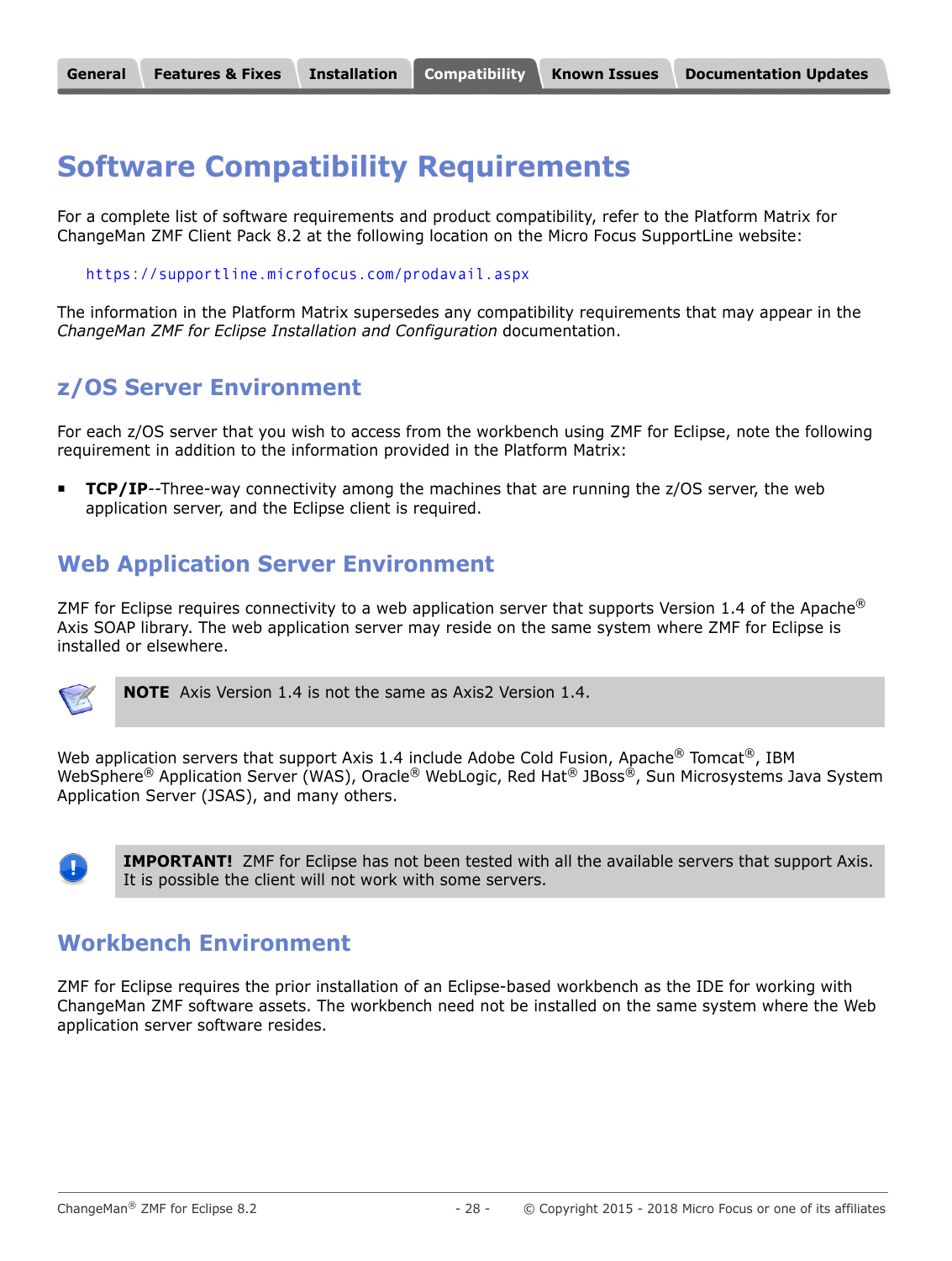# <span id="page-28-0"></span>**Known Issues**

No known issues exist in ChangeMan ZMF for Eclipse 8.2.